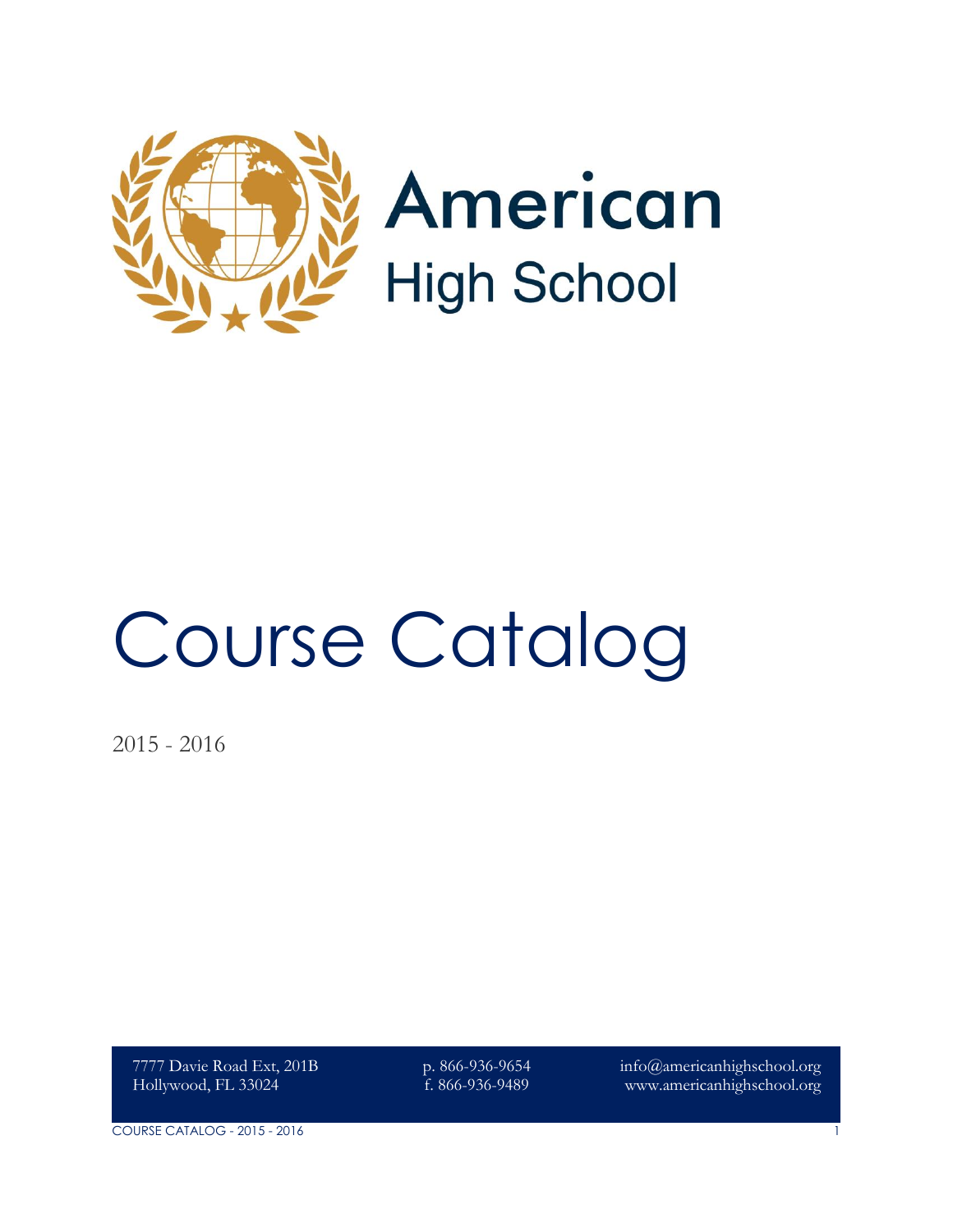## Contents

| Ι.   |  |  |  |
|------|--|--|--|
| Π.   |  |  |  |
| III. |  |  |  |
|      |  |  |  |
|      |  |  |  |
|      |  |  |  |
|      |  |  |  |
|      |  |  |  |
|      |  |  |  |
|      |  |  |  |
|      |  |  |  |
|      |  |  |  |
|      |  |  |  |
|      |  |  |  |
|      |  |  |  |
|      |  |  |  |
|      |  |  |  |
|      |  |  |  |
|      |  |  |  |
| IV.  |  |  |  |
|      |  |  |  |
|      |  |  |  |
|      |  |  |  |
|      |  |  |  |
|      |  |  |  |
|      |  |  |  |
| V.   |  |  |  |
|      |  |  |  |
|      |  |  |  |
|      |  |  |  |
|      |  |  |  |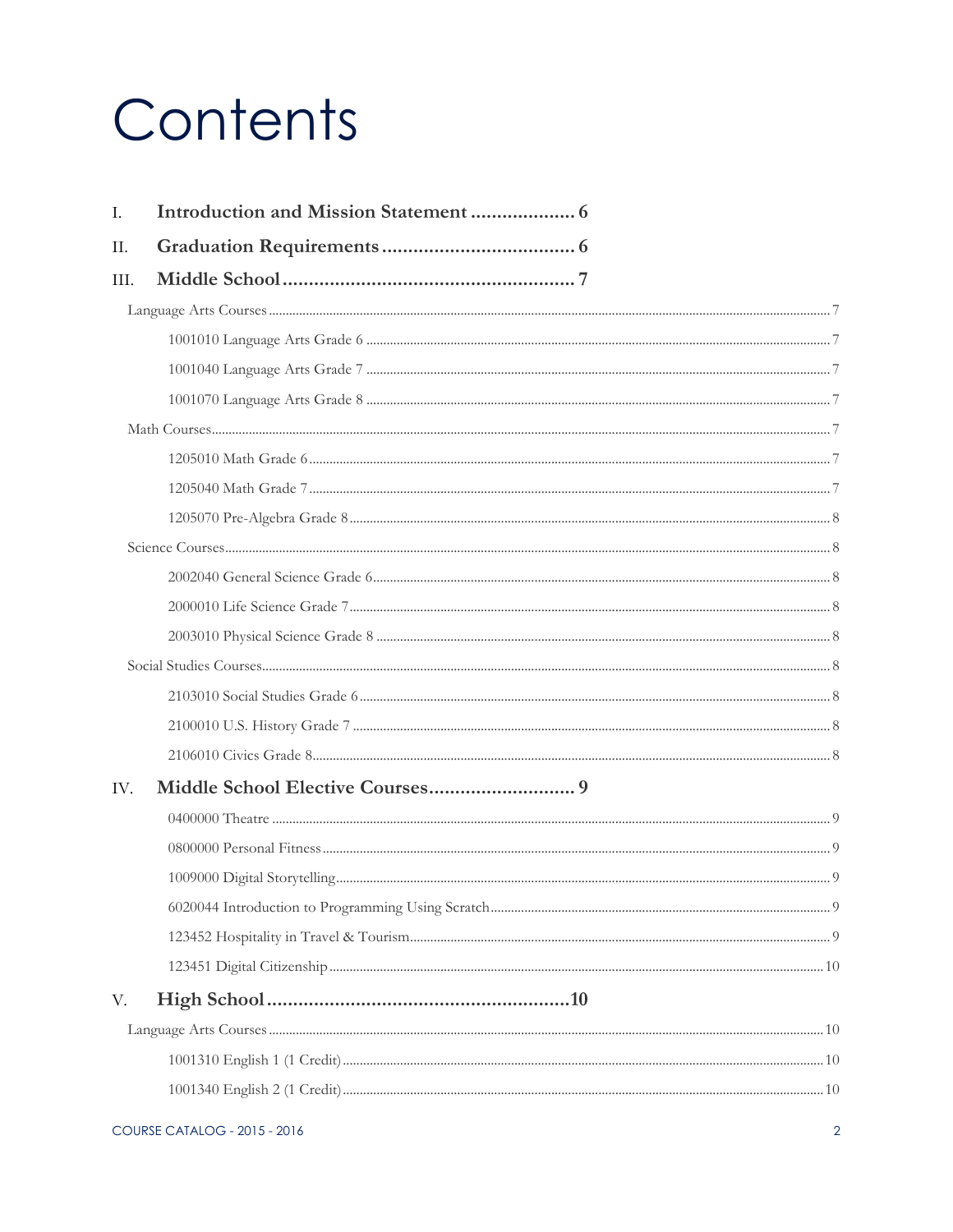| VI.  |                                                                |  |
|------|----------------------------------------------------------------|--|
|      |                                                                |  |
| VII. |                                                                |  |
|      |                                                                |  |
|      |                                                                |  |
|      | 3026010 Health Opportunities through Physical Education (HOPE) |  |
|      |                                                                |  |
|      |                                                                |  |
|      |                                                                |  |
|      |                                                                |  |
|      |                                                                |  |
|      |                                                                |  |
| IX.  |                                                                |  |
|      |                                                                |  |
|      | COURSE CATALOG - 2015 - 2016                                   |  |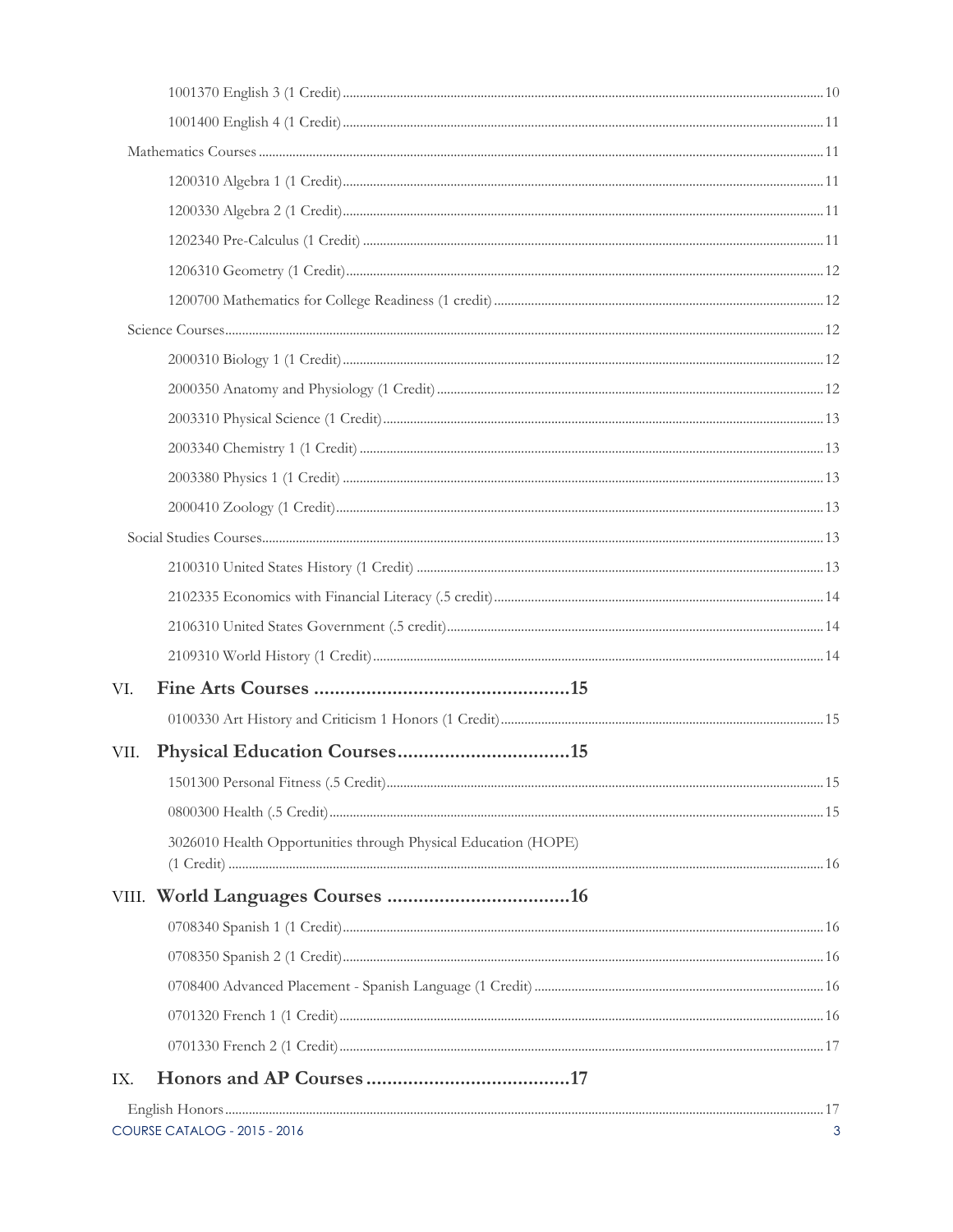| 1001420 Advanced Placement English Language and Composition   |  |
|---------------------------------------------------------------|--|
| 1001430 Advanced Placement English Literature and Composition |  |
|                                                               |  |
|                                                               |  |
|                                                               |  |
|                                                               |  |
|                                                               |  |
|                                                               |  |
|                                                               |  |
|                                                               |  |
|                                                               |  |
|                                                               |  |
|                                                               |  |
|                                                               |  |
|                                                               |  |
|                                                               |  |
|                                                               |  |
|                                                               |  |
|                                                               |  |
|                                                               |  |
|                                                               |  |
|                                                               |  |
|                                                               |  |
|                                                               |  |
|                                                               |  |
| 2106420 Advanced Placement United States Government and       |  |
|                                                               |  |
|                                                               |  |
| <b>COURSE CATALOG - 2015 - 2016</b>                           |  |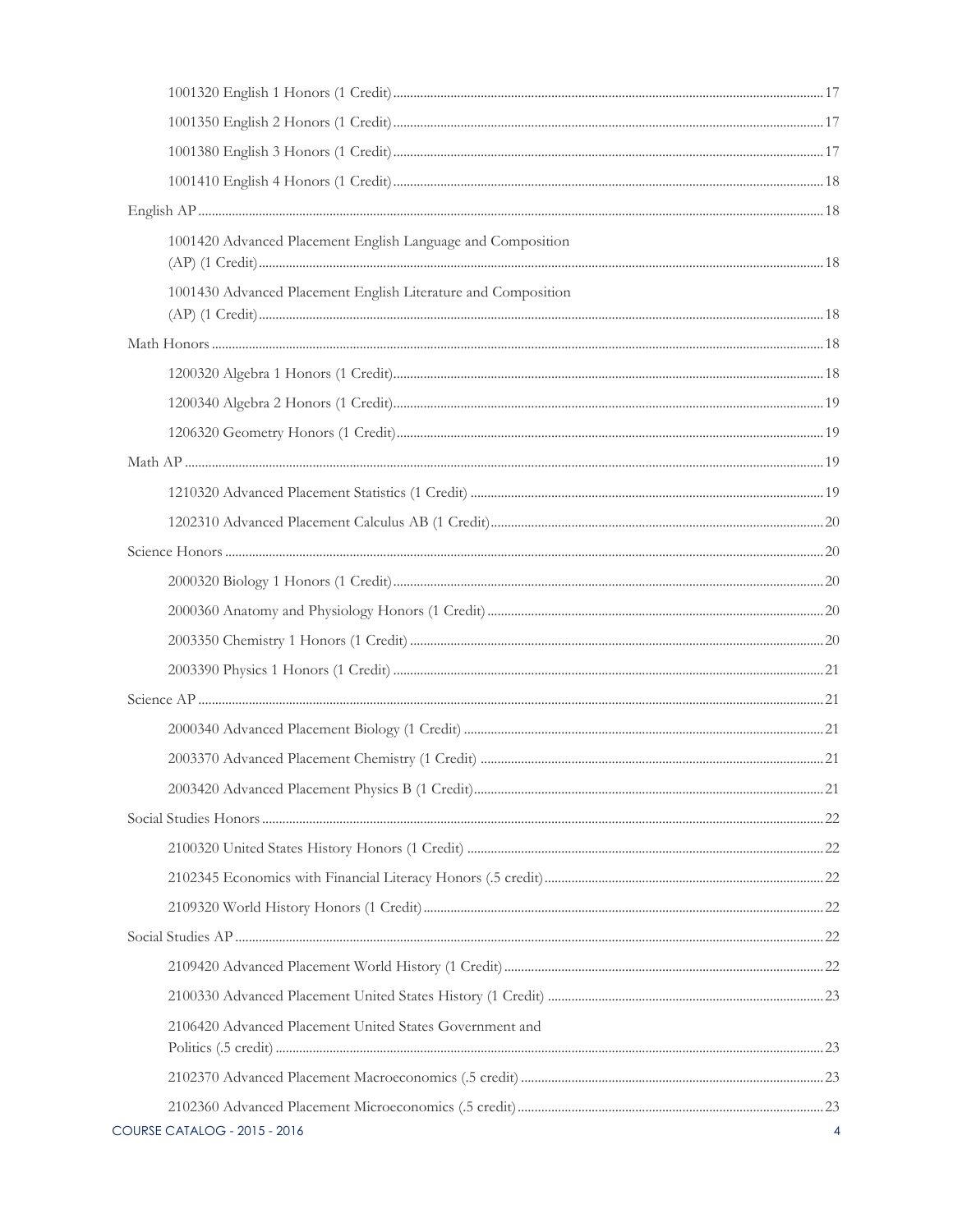| Х.   |                                                |  |  |
|------|------------------------------------------------|--|--|
|      |                                                |  |  |
|      |                                                |  |  |
| XI.  | Academy of Business & Entrepreneurship 24      |  |  |
|      |                                                |  |  |
|      |                                                |  |  |
|      |                                                |  |  |
| XII. | Academy of Internet Technologies & New Media25 |  |  |
|      |                                                |  |  |
|      |                                                |  |  |
|      |                                                |  |  |
|      |                                                |  |  |
|      |                                                |  |  |
|      |                                                |  |  |
|      |                                                |  |  |
|      |                                                |  |  |
|      |                                                |  |  |
|      |                                                |  |  |
|      |                                                |  |  |
| XV.  | Student Support Contact Information  27        |  |  |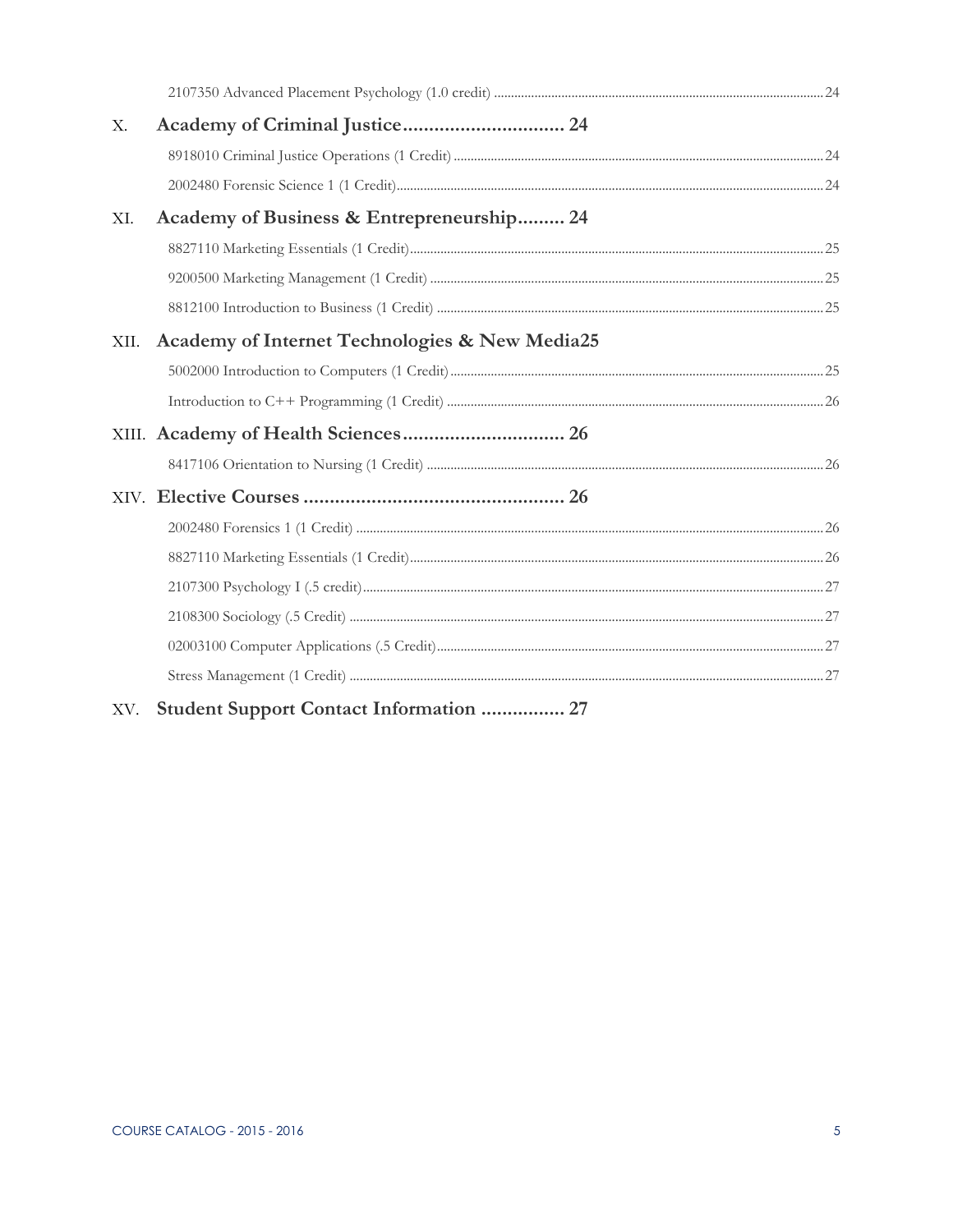## <span id="page-5-0"></span>Introduction and Mission Statement

American High School's mission is to help all students achieve a foundation of success and empower them with a customized road map of their personal, educational, career, and lifelong goals through a standards-based, rigorous online curriculum in a unique online learning environment.

The Vision of American High School is to assist students in achieving a foundation of academic and personal success via an online learning environment that will ensure each student is ready to pursue their choice of post-secondary educational opportunities. We empower our students to reach their highest potential selves by working with them to create and follow a customized road map of their personal, educational, career, and lifelong goals through a standardsbased, rigorous online curriculum.

The School's core philosophy is the integration of advanced online learning tools with an innovative campus facility. We believe that the use of innovative technology will enhance student learning and provide efficiency for increased academic achievement. Our educational online program will cultivate learning while providing a personalized learning environment that caters to each student's individual needs.

## <span id="page-5-1"></span>Graduation Requirements

| <b>Subject Area</b>                  | <b>College and Career</b>                                                                                                                                                                     | Industrial                                                                                                                                                                       | <b>Scholar</b>                                                                                                                                                                     |
|--------------------------------------|-----------------------------------------------------------------------------------------------------------------------------------------------------------------------------------------------|----------------------------------------------------------------------------------------------------------------------------------------------------------------------------------|------------------------------------------------------------------------------------------------------------------------------------------------------------------------------------|
| <b>English</b>                       | 4 credits ELA I, II, III, and IV.<br>$\bullet$                                                                                                                                                | 4 credits in ELA I, II, III, and IV.<br>$\bullet$                                                                                                                                | 4 credits ELA I, II, III, and IV.<br>$\bullet$                                                                                                                                     |
| <b>Mathematics</b>                   | 4 credits which must include Algebra I<br>and Geometry.                                                                                                                                       | 4 credits which must include Algebra<br>$\bullet$<br>L.                                                                                                                          | 4 credits including Algebra I,<br>$\bullet$<br>Geometry, and Algebra II and<br>Statistics or an equally rigorous<br>course.                                                        |
| <b>Science</b>                       | 3 credits including Biology I.                                                                                                                                                                | 3 credits including Biology I.<br>$\bullet$                                                                                                                                      | 3 credits, including Biology I<br>$\bullet$<br>and Chemistry, Physics, or an<br>equally rigorous course                                                                            |
| <b>Social</b><br><b>Studies</b>      | 3 credits:<br>1 U.S. History<br>$\circ$<br>1 World History<br>$\circ$<br>.5 Economics<br>$\circ$<br>.5 U.S. Government.<br>$\circ$                                                            | 3 credits:<br>$\bullet$<br>1 U.S. History<br>$\circ$<br>1 World History<br>$\circ$<br>.5 Economics<br>$\circ$<br>.5 U.S. Government.<br>$\circ$                                  | 3 credits:<br>$\bullet$<br>1 U.S. History<br>$\circ$<br>1 World History<br>$\circ$<br>.5 Economics<br>$\circ$<br>.5 U.S. Government.<br>$\circ$                                    |
| Foreign<br>Language                  | None.                                                                                                                                                                                         | None.                                                                                                                                                                            | 2 credits in same language.                                                                                                                                                        |
| Fine or<br>Performina<br><b>Arts</b> | 1 credit.                                                                                                                                                                                     | 1 credit.                                                                                                                                                                        | 1 credit.                                                                                                                                                                          |
| <b>Physical</b><br><b>Education</b>  | 1 credit.                                                                                                                                                                                     | 1 credit.                                                                                                                                                                        | 1 credit.                                                                                                                                                                          |
| <b>Electives</b>                     | 8 credits which must be coordinated so<br>that students may develop<br>knowledge and skills in their area of<br>interest or in career education courses<br>leading to industry certification. | 8 credits in industry-certified<br>career education program, career-<br>themed courses, or career education<br>courses identified in statewide/local<br>articulation agreements. | 6 credits in coordinated electives with<br>Liberal arts, STEM, or career education<br>focus. At least 1 credit must be earned<br>in an AP, IB, AICE, or Dual<br>Enrollment course. |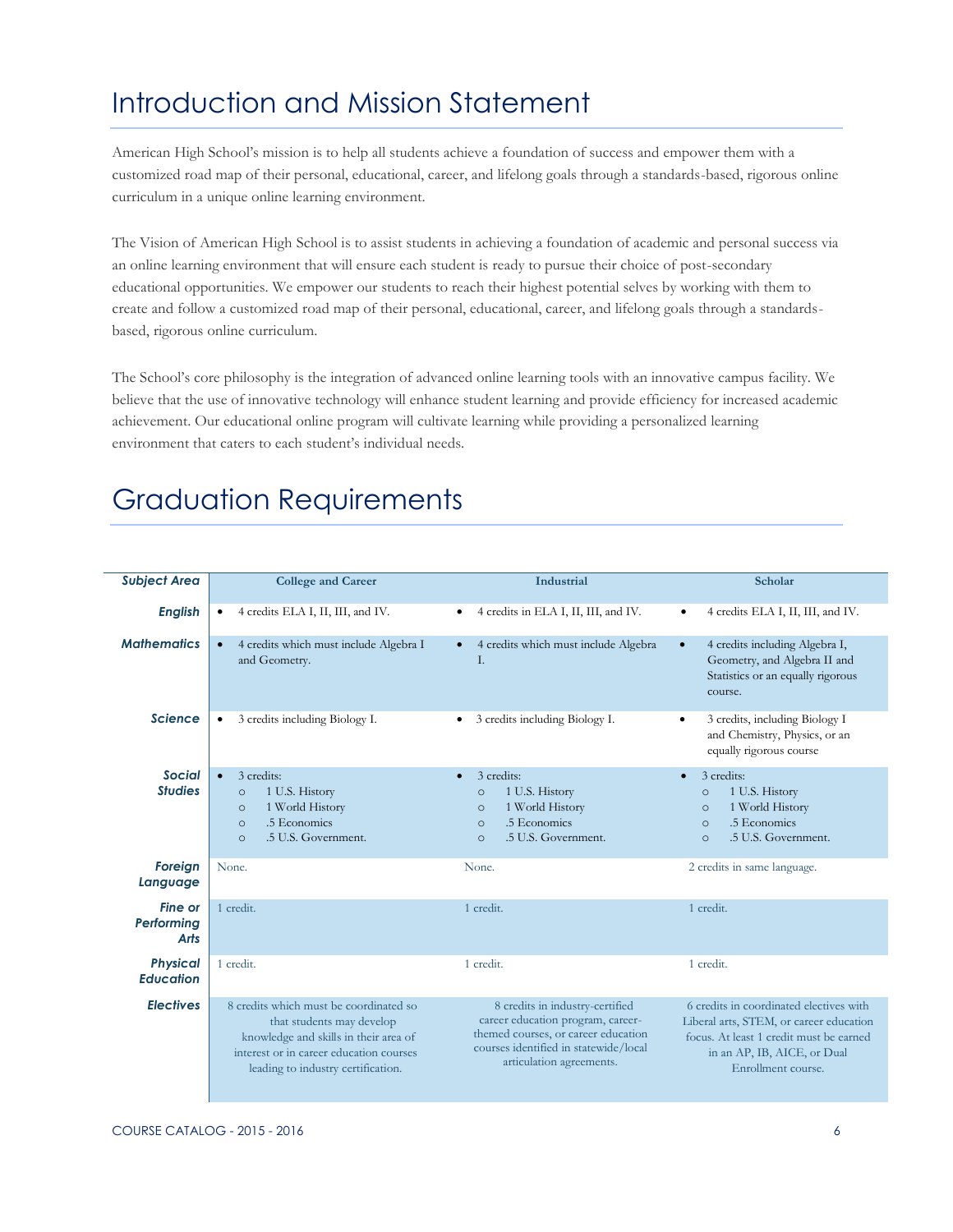## <span id="page-6-0"></span>Middle School

#### <span id="page-6-1"></span>**Language Arts Courses**

#### <span id="page-6-2"></span>**1001010 Language Arts Grade 6**

Students will work to further develop their skills in writing, reading, and speaking. They will use the six traits of writing to improve their writing and editing skills while being introduced to informative, persuasive, narrative, and descriptive writing styles. Emphasis will be placed on writing a clear and well developed paragraph. Students will undertake a detailed study of grammar learning and applying the eight parts of speech to their writing. Students will gain appreciate for various genres of literature as they read the novels for this course. Through those novels, they will study vocabulary, spelling, and the elements of literature.

#### <span id="page-6-3"></span>**1001040 Language Arts Grade 7**

This course focuses on writing and literature. Students will review the eight parts of speech focusing on usage and applying the rules of grammar to their writing. As students work with functional, narrative, informative, and persuasive styles of writing, emphasis will be put on writing and editing a paper with an introduction, thesis, appropriate transitions, and a conclusion. In literature, students will study the elements of short stories as well as novels. They will further develop their vocabulary and spelling skills through these works of literature as well as use the themes presented to practice critical thinking skills and make real life applications.

#### <span id="page-6-4"></span>**1001070 Language Arts Grade 8**

In these classes, the students will study vocabulary, literature, grammar, research, Internet usage, speech, and writing. The students will read novels in class for literary study; they will also read books and take tests to develop comprehension skills. The speeches and writings will be research based with appropriate documentation.

#### <span id="page-6-5"></span>**Math Courses**

#### <span id="page-6-6"></span>**1205010 Math Grade 6**

The sixth grade math curriculum is designed for students to master addition, subtraction, multiplication and division of whole numbers, decimals and fractions; graphing and statistics; measurement and geometry; ratio, proportion and probability; percent; area and volume; and integers.

#### <span id="page-6-7"></span>**1205040 Math Grade 7**

The seventh grade curriculum contains strong mathematical content with real-life connections. This course includes the basic study of: exponents, rounding, place value, metrics, order of operations, using various graphs, adding, subtracting, multiplication, and division of decimals and fractions. It also includes lowest common multiples, greatest common factors and probability. The course will involve integrate algebra throughout.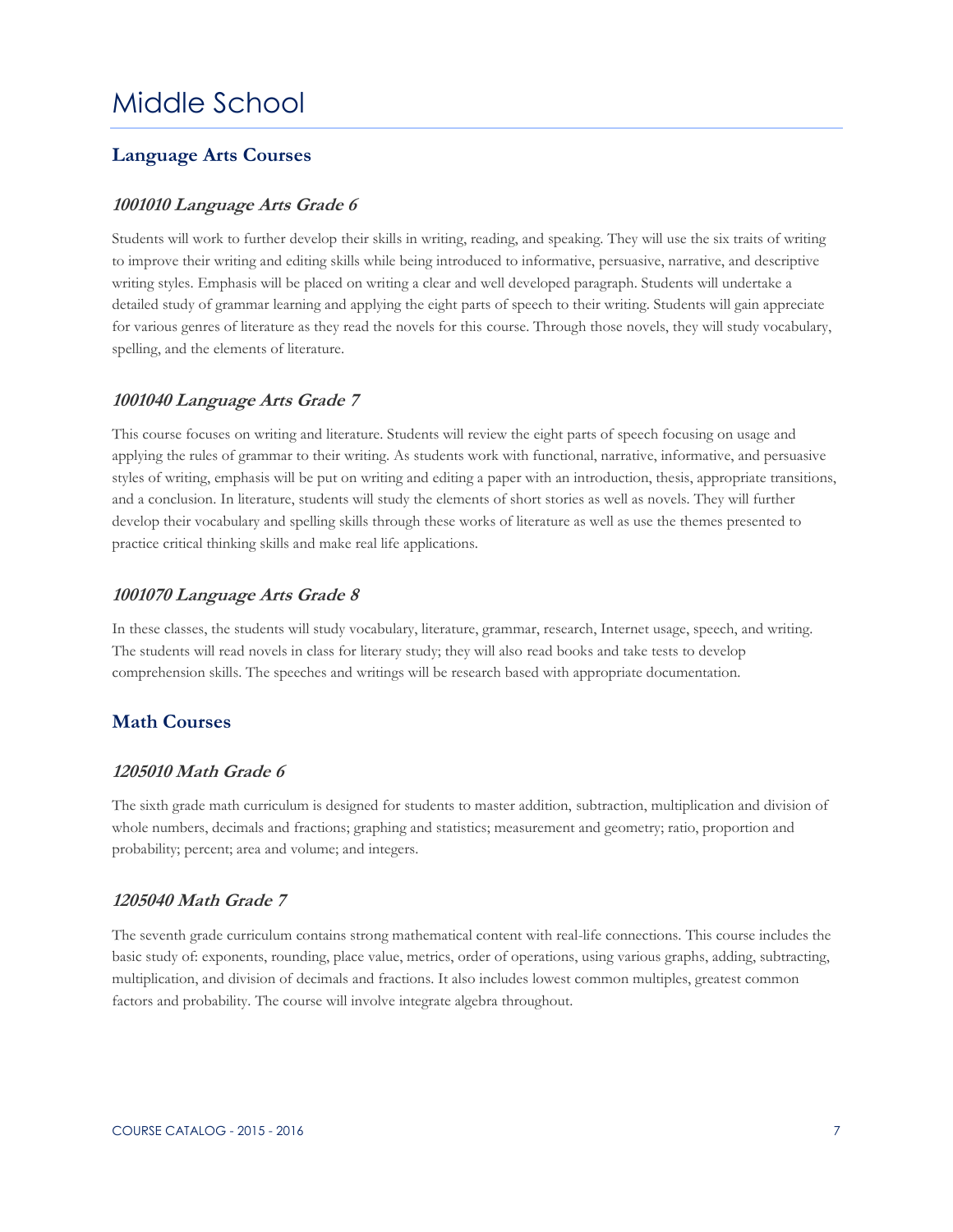#### <span id="page-7-0"></span>**1205070 Pre-Algebra Grade 8**

This course includes the basic study of percent applications, exponents, scientific notation, metrics, multi-step problems, lowest common multiples, greatest common factors, fractions, decimals, graphing, geometry, probability and statistics, and two variable equations in algebra.

#### <span id="page-7-1"></span>**Science Courses**

#### <span id="page-7-2"></span>**2002040 General Science Grade 6**

This course covers a variety of scientific areas including life's structure and function, diversity of life, life and the environment, Earth's air and water, earth and space, matter, forces, and energy, electricity and magnetism.

#### <span id="page-7-3"></span>**2000010 Life Science Grade 7**

The seventh grade Life Science covers livings things around us serve as the subjects of study for this course, including ecology, cell life and structure, life processes, classification, genetics, and organisms.

#### <span id="page-7-4"></span>**2003010 Physical Science Grade 8**

The eighth grade program looks at the Physical Sciences of chemistry and physics. Here, the major topics are matter and energy, and how they can be changed for the good of man. Subjects covered include the structure of matter, the atom, motion, energy, simple machines, magnetism, waves, light, sound, and energy resources.

#### <span id="page-7-5"></span>**Social Studies Courses**

#### <span id="page-7-6"></span>**2103010 Social Studies Grade 6**

Students are introduced to basic geography skills, the land, and its people. Students study of the world's regions using the Five Themes of Geography. The regions include: Location (both absolute and relative), place (the physical and human characteristics), human/ environment interaction (the relationships within places) movement (the mobility of people, goods and ideas) and region (how they form and change)

#### <span id="page-7-7"></span>**2100010 U.S. History Grade 7**

The seventh grade social studies course is the beginning of a two year survey of United States history. It focuses on the period from the development of the first Native American cultures to the rise of sectional division in the 1850's. Basic geography skills, current events, and research projects are used to enhance student learning.

#### <span id="page-7-8"></span>**2106010 Civics Grade 8**

The eighth grade social studies course is the second part of a two year survey of United States history. It focuses on the period from 1860 to the present. The changing economic and social structure of the United States in the twentieth century is explored and evaluated. Special emphasis is placed on the evolving role of America as a global military and economic power and the effect of this development on our domestic political agenda. Effort is made to create interdisciplinary lesson plans that coincide with literature concurrently studied in English classes.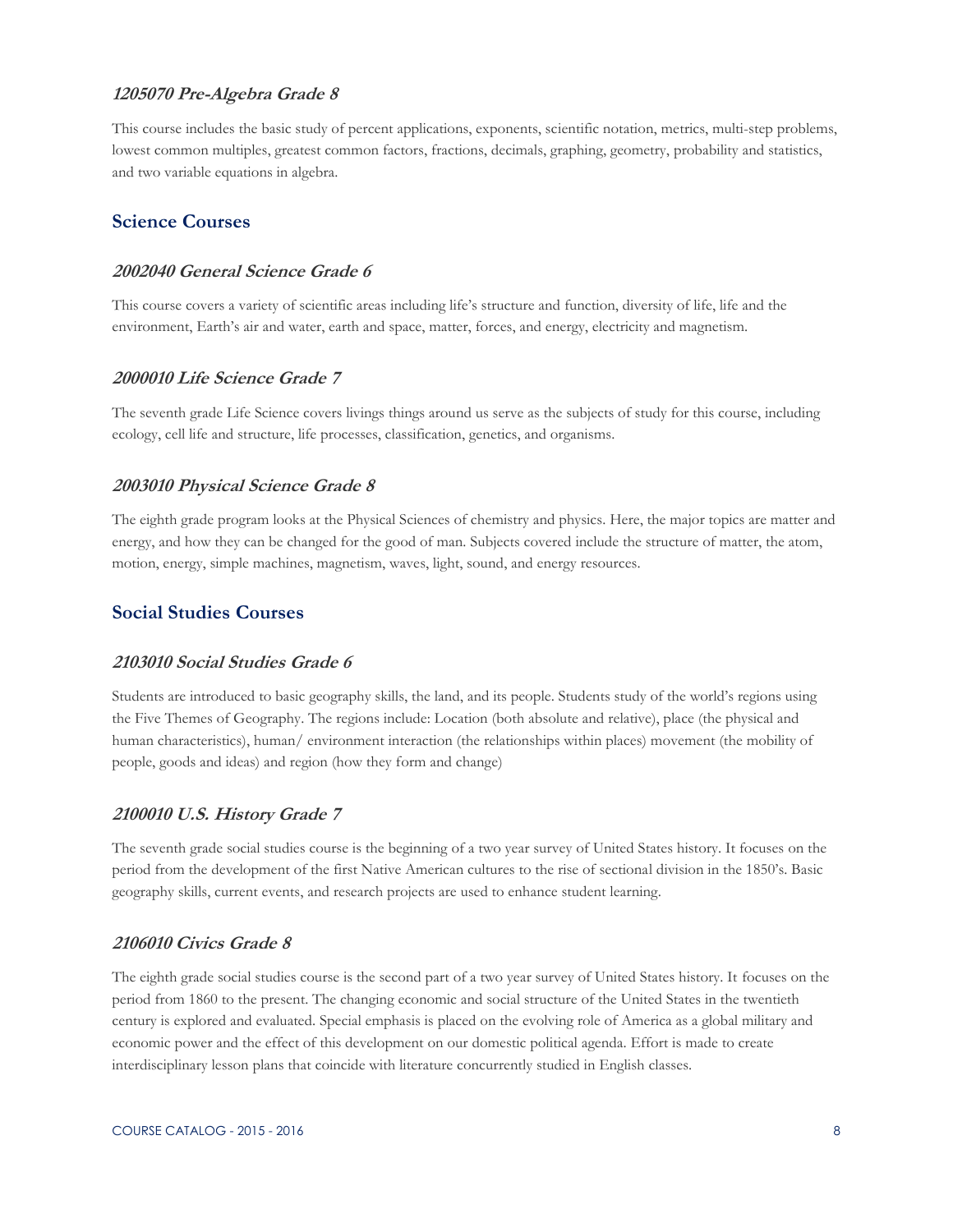#### <span id="page-8-1"></span><span id="page-8-0"></span>**0400000 Theatre**

Students learn the basics of building a character through such activities as pantomime, improvisation, and effective speaking using articulation, projection, and breathing. Students also learn the importance of technical theatre and explore the use of such elements as costumes, props, and scenery. Students practice writing for the theatre and explore various theatre roles and functions. Public performances may serve as a culmination of specific instructional goals. Students may be required to attend and/or participate in rehearsals and performances outside the school day to support, extend, and assess learning in the classroom. Public performances may serve as a culmination of specific instructional goals. Students may be required to attend and/or participate in rehearsals and performances outside of the school day to support, extend, and assess learning in the classroom.

#### <span id="page-8-2"></span>**0800000 Personal Fitness**

The purpose of this course is to provide students with the knowledge, skills, and values they need to become healthy and physically active for a lifetime. This course addresses both the health and skill-related components of physical fitness which are critical for students' success.

#### <span id="page-8-3"></span>**1009000 Digital Storytelling**

Digital stories focus on a specific topic and contain a particular point of view. However, as the name implies, digital stories usually contain some mixture of computer-based images, text, recorded audio narration, video clips, and/or music. Digital stories can vary in length, but most of the stories used in education typically last between 2 and 10 minutes. The topics used in digital storytelling range from personal tales to the recounting of historical events, from exploring life in one's own community to the search for life in other corners of the universe, and literally, everything in between.

#### <span id="page-8-4"></span>**6020044 Introduction to Programming Using Scratch**

Want to solve challenging problems? Want to learn some computer science? Want to make amazing games, drawings, and songs online? This is a course that introduces computer science ideas using the programming language Scratch. It is designed for students who have at least some familiarity with computer use and the concept of variables. While the course starts with the basics of using Scratch, the programming activities throughout the course will stretch your mind and challenge you! You are encouraged to use this material with a friend, in an after school program, or in a class.

#### <span id="page-8-5"></span>**123452 Hospitality in Travel & Tourism**

A course focused for students in Junior High (Grade 7, 8, and 9). "Traveling is part fun and part work! In order to have a great time you need to do a lot of planning. You have all the same basic needs when you travel that you do at home. You need to eat, sleep somewhere, and get around. There are a lot of details just GETTING to your destination. Will you take an airplane or drive? Do they use the same money as you do? Are there any diseases you need to be extra cautious of? Do you have a place to stay? Do you speak the language?" Nice for Geography of North America.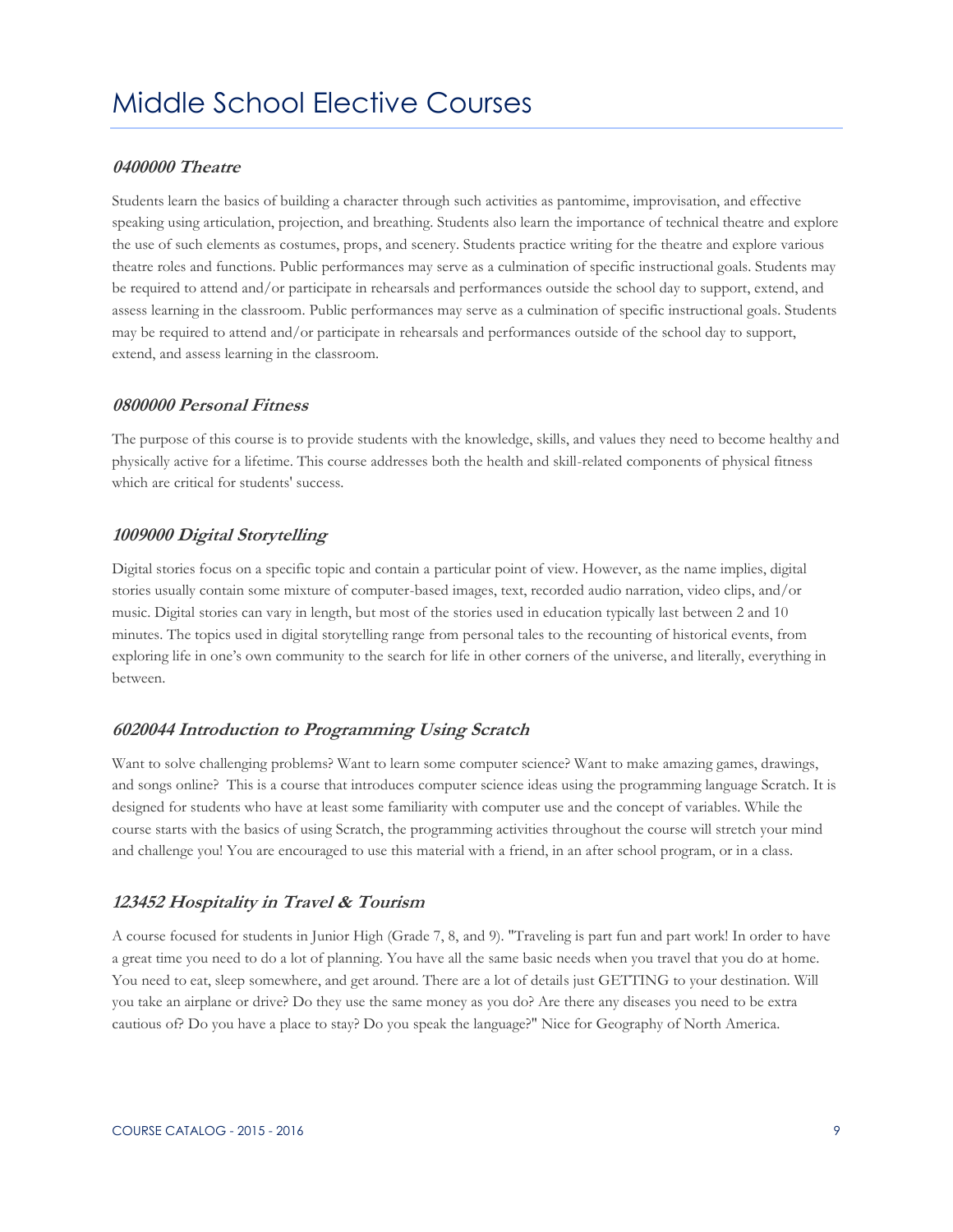#### <span id="page-9-0"></span>**123451 Digital Citizenship**

You may not have heard of the term "Digital Citizenship," but you are probably already familiar with the behaviors and expectations that being a good "digital citizen" consists of. In this online course, you'll learn the many different areas within the realm of Digital Citizenship and perhaps begin to think critically about your own behavior.

## <span id="page-9-1"></span>High School

#### <span id="page-9-2"></span>**Language Arts Courses**

#### <span id="page-9-3"></span>**1001310 English 1 (1 Credit)**

English I provides instruction in the Language Arts strands of the reading process, literary analysis, writing process, writing applications, communication, and information and media literacy. It offers instruction in reading and vocabulary strategies necessary for comprehension of printed materials; research; the writing of effective paragraphs and multiparagraph papers, with emphasis upon all stages of the writing process in timed and untimed assessments (prewriting, drafting, revising, editing, publishing); speech instruction including formal and informal presentations; evaluation of mass media; the analysis of genres and the study of language in conjunction with writing, concentrating on conventions of grammar, usage, and mechanics. Technology is incorporated into all aspects of the course.

Prerequisite: N/A

#### <span id="page-9-4"></span>**1001340 English 2 (1 Credit)**

English 2 provides instruction in the Language Arts strands of the reading process, literary analysis, writing process, writing applications, communication, and information and media literacy. Content includes instruction in reading literature and in vocabulary strategies necessary to comprehend printed materials; the writing of essays for various purposes and audiences, using literary and nonliterary subjects; untimed and timed writings, utilizing all elements of the writing process where appropriate (prewriting, drafting, revising, editing and publishing); emphasis of applicable research; analysis of selections found in world literature; study of grammar, mechanics, usage and other conventions of standard written English in conjunction with writing; study of mass media, including analysis of propaganda and persuasion techniques; and instruction in speech, including analysis of effective techniques in oral presentations. Technology is incorporated into all aspects of the course.

Prerequisite: English 1

#### <span id="page-9-5"></span>**1001370 English 3 (1 Credit)**

English 3 provides instruction in the Language Arts strands of reading process, literary analysis, writing process, writing applications, communication, and information and media literacy. Composition instruction includes frequent practice in writing various types of multi-paragraph papers, including documented papers/projects. Referencing and summarizing skills will be stressed as well as all phases of the writing process (prewriting, drafting, revising, editing, and publishing). This study will include the analysis of representative examples of American literary works in various genres, as they illustrate distinctive national qualities and the ethnic and cultural diversity of the American experience. Vocabulary, grammar, and usage are studied in conjunction with literature and writing. Listening, speaking, researching, and writing assignments are related to the study of American literature. Technology is incorporated into all aspects of the course.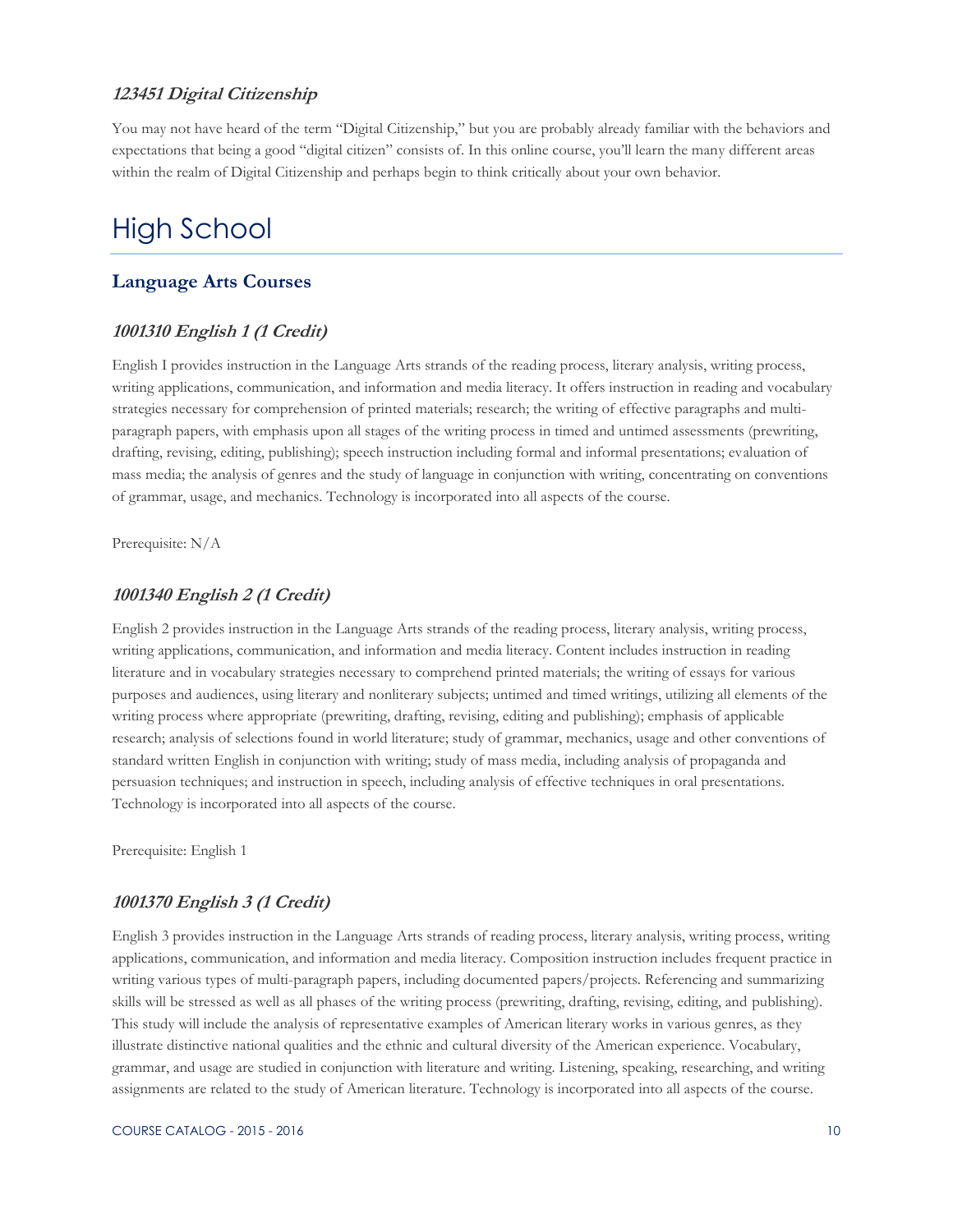#### <span id="page-10-0"></span>**1001400 English 4 (1 Credit)**

English 4 provides instruction in the critical analysis of representative examples from British literature, as they reflect changes in the language and the development of the literary traditions of the English language. Writing experiences are structured to provide practice in real-life writing situations likely to be encountered beyond secondary school, including technical, creative, and traditional academic modes. Opportunity is provided to extend speaking, researching, and listening skills. Content includes instruction in vocabulary strategies and reading necessary for comprehension of printed materials. Technology is incorporated into all aspects of the course.

Prerequisite: English 3

#### <span id="page-10-1"></span>**Mathematics Courses**

#### <span id="page-10-2"></span>**1200310 Algebra 1 (1 Credit)**

This course is a study of the topics of Algebra I designed to develop the algebraic concepts and processes that can be used to solve a variety of real-world mathematics problems. The content will include: properties of the real number system; varied means for analyzing and expressing patterns, relations and functions; variables, algebraic expressions and polynomials; geometric concepts; set operations; dimensional analysis; data analysis concepts and techniques; and varied solution strategies, algebraic and graphic, solutions for inequalities, linear and quadratic equations, and systems of equations. Calculators and computers will serve as instructional tools in concept development.

Credit in Algebra I precludes credit in Algebra IA and Algebra IB, Algebra I Honors, Applied Mathematics I and II, and Integrated Mathematics I and II. No Prerequisite

#### <span id="page-10-3"></span>**1200330 Algebra 2 (1 Credit)**

This course is designed to continue the study of algebra and to provide the foundation for applying these skills to other mathematical and scientific fields. The content will include: structure and properties of the complex number system; sequences and series; relations; functions and graphs; varied solution strategies for linear equations, inequalities, and systems of equations and inequalities; quadratic, exponential, and logarithmic functions; and their applications; data analysis; reinforcement of geometric concepts, and probability. Calculators and computers will serve as instructional tools in concept development.

Prerequisite: Algebra 1 or Algebra I Honors

#### <span id="page-10-4"></span>**1202340 Pre-Calculus (1 Credit)**

This course is designed to strengthen and extend the student's knowledge of algebraic and trigonometric concepts and to prepare the student for calculus. The content will include mathematical induction, symbolic logic, Boolean and matrix algebra, probability and statistics, elementary functions and limits. Calculators and computers will serve as instructional tools in concept development.

Prerequisite: Algebra II (Algebra II Honors) and Geometry (Geometry Honors)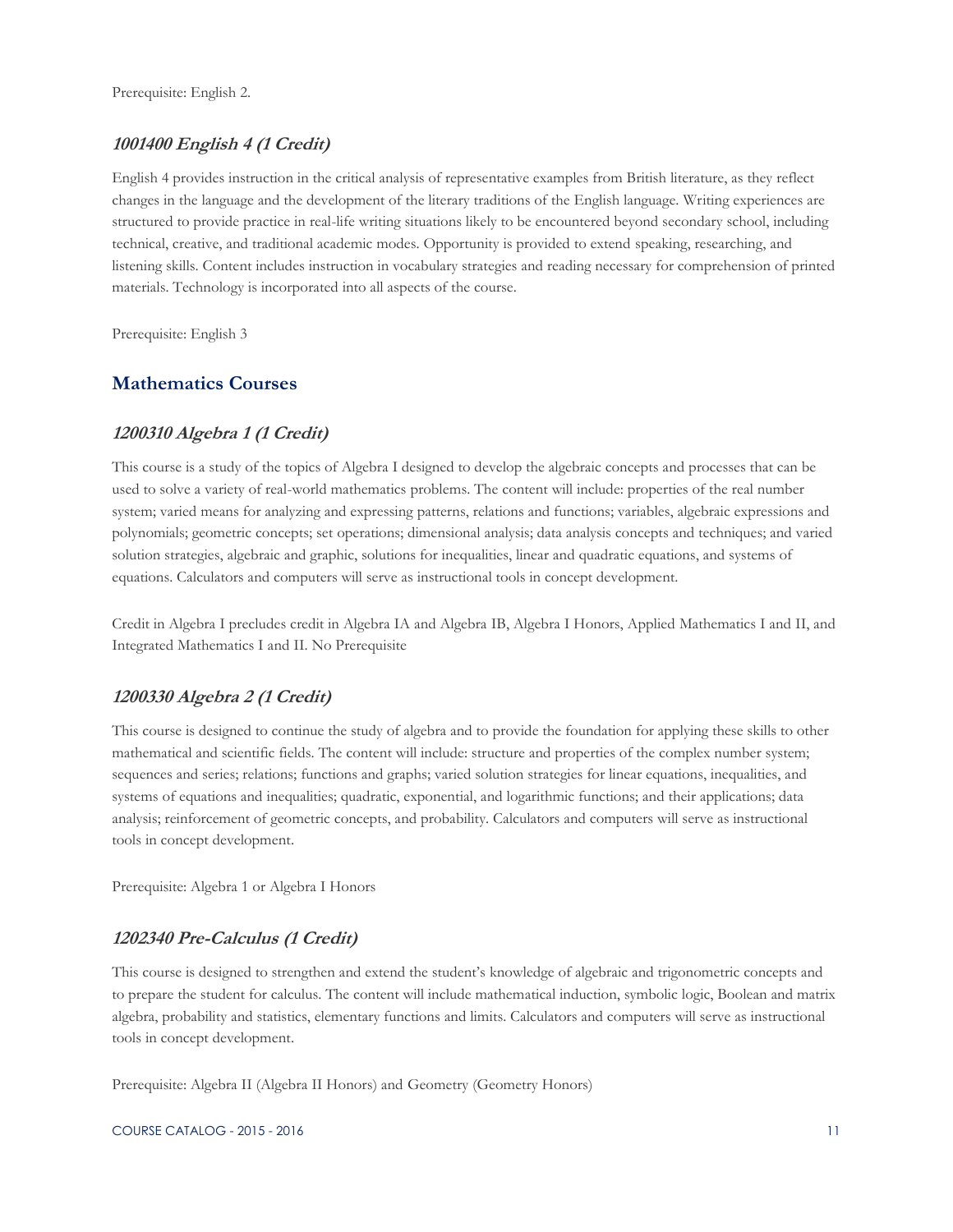#### <span id="page-11-0"></span>**1206310 Geometry (1 Credit)**

The purpose of this course is to develop the geometric relationships and deductive strategies that can be used to solve a variety of real world and mathematical problems. The content will include Euclidean geometry of lines, planes, angles, triangles, construction and logic, and properties of circles, polygons, right triangle trigonometry, and reinforcement of algebraic concepts. Calculators and computers will serve as instructional tools in concept development.

Prerequisite: Algebra I equivalent

#### <span id="page-11-1"></span>**1200700 Mathematics for College Readiness (1 credit)**

This course is targeted for students who are not yet "college ready" in mathematics or simply need some additional instruction in content to prepare them for success in college level mathematics. This course incorporates the Florida Standards for Mathematical Practices as well as the following Florida Standards for Mathematical Content: Expressions and Equations, The Number System, Functions, Algebra, Geometry, Number and Quantity, Statistics and Probability, and the Florida Standards for High School Modeling. The standards align with the Mathematics Postsecondary Readiness Competencies deemed necessary for entry-level college courses.

#### <span id="page-11-2"></span>**Science Courses**

#### <span id="page-11-3"></span>**2000310 Biology 1 (1 Credit)**

Biology 1 will provide opportunities to students for general exploratory experiences and activities in the fundamental concepts of life. Topics will include but not be limited to: the scientific method, measurements, laboratory apparatus usage and safety, cell biology and cell reproduction, principles of genetics, biological change through time, classification, microbiology, structure and function of plants and animals, structure and function of the human body, and ecology. Laboratory activities that include the use of the scientific method, measurement, laboratory apparatus, and safety are an integral part of this course.

Prerequisite: N/A

#### <span id="page-11-4"></span>**2000350 Anatomy and Physiology (1 Credit)**

The purpose of this course is to enable students to develop understanding of the relationships between the structures and functions of the human body. The content should include, but not be limited to, the following:

- implementation of scientific habits of mind
- application of scientific knowledge, methodology, and historical context to solve problems
- use of laboratory technologies
- terminology
- cells and tissues
- homeostasis
- human genetics, growth, and development
- body composition, structure, and function
- internal and external changes and responses
- connections between anatomy, physiology, medicine, technology, society, and the environment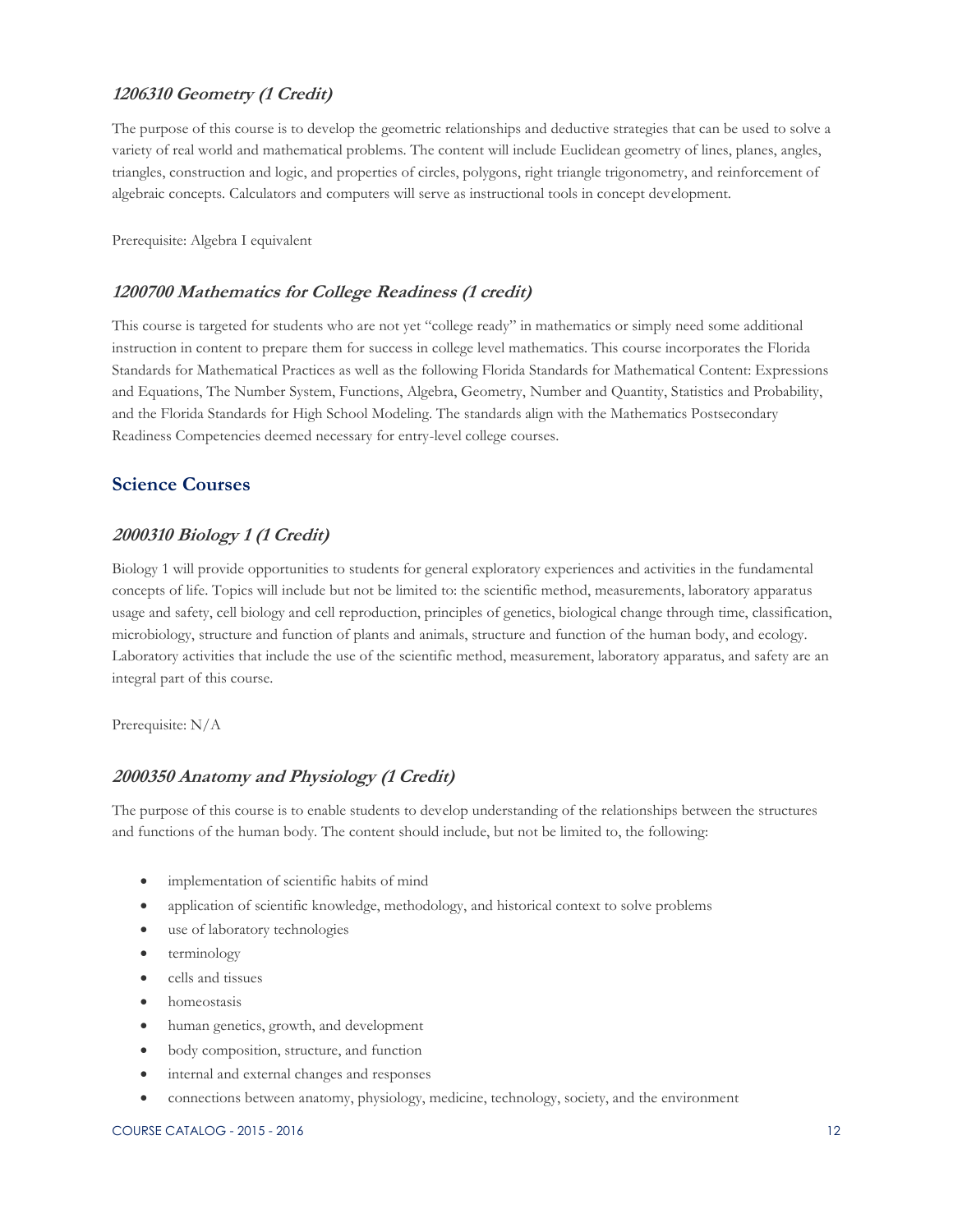Prerequisite: Teacher Recommendation

#### <span id="page-12-0"></span>**2003310 Physical Science (1 Credit)**

Physics and chemistry, particularly mechanics, the laws of motion, energy, electricity, magnetism, the elements, molecules, atoms, sub-atomic particles, nuclear reactions, light, heat, the periodic table, organic chemistry, and biochemistry, are introduced. Laboratory activities are an integral part of this course.

#### <span id="page-12-1"></span>**2003340 Chemistry 1 (1 Credit)**

Chemistry I will provide opportunities for students to study the composition, properties, and changes associated with matter. Topics will include but not be limited to: classification and structure of matter, atomic theory, the periodic table, bonding, chemical formulas, chemical reactions, balanced equations, behavior of gases, physical changes, acids, bases, and salts. Laboratory activities that include the use of the scientific method, measurement, laboratory apparatus, and safety are an integral part of this course.

Prerequisite: N/A

#### <span id="page-12-2"></span>**2003380 Physics 1 (1 Credit)**

Physics I Honors will provide students with an in depth study of the theories and laws governing the interaction of matter, energy, and the forces of nature. Topics will include but not be limited to: kinematics, dynamics, energy, work, power, heat and thermodynamics, wave characteristics, light, electricity, magnetism, and nuclear physics. Virtual Laboratory activities that include the use of the scientific method, measurement, laboratory apparatus, and safety are an integral part of this course. Prerequisite: Algebra 2

#### <span id="page-12-3"></span>**2000410 Zoology (1 Credit)**

Laboratory investigations that include the use of scientific inquiry, research, measurement, problem solving, laboratory apparatus and technologies, experimental procedures, and safety procedures are an integral part of this course. The National Science Teachers Association (NSTA) recommends that at the high school level, all students should be in the science lab or field, collecting data every week. School laboratory investigations (labs) are defined by the National Research Council (NRC) as an experience in the laboratory, classroom, or the field that provides students with opportunities to interact directly with natural phenomena or with data collected by others using tools, materials, data collection techniques, and models (NRC, 2006, p. 3). Laboratory investigations in the high school classroom should help all students develop a growing understanding of the complexity and ambiguity of empirical work, as well as the skills to calibrate and troubleshoot equipment used to make observations. Learners should understand measurement error; and have the skills to aggregate, interpret, and present the resulting data (National Research Council, 2006, p.77; NSTA, 2007).

#### <span id="page-12-4"></span>**Social Studies Courses**

#### <span id="page-12-5"></span>**2100310 United States History (1 Credit)**

American History will provide students with the opportunity to acquire an understanding of the chronological development of the American people by examining the political economic, social, religious, military, scientific, and cultural events that have affected the rise and growth of the nation. Content to be covered will include, but not be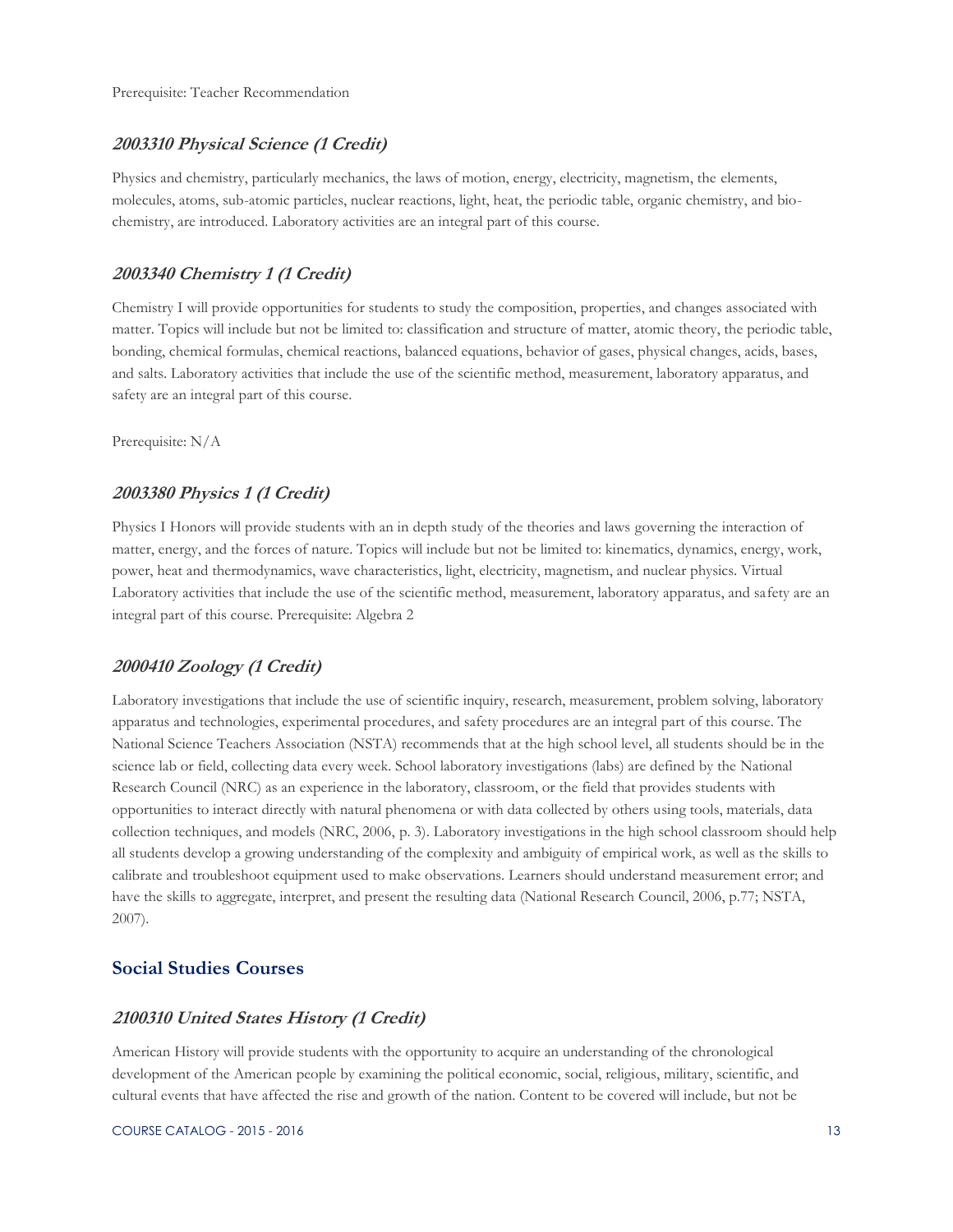limited to, an understanding of geographic-historic and time-space relationships, the synthesizing of American culture through the centuries, the origin of American ideals, the American colonial experience, the American Revolution and the Federal System, the Civil War as the solution to the secession issue, the technological and urban transformation of the country, and American foreign policy development.

Prerequisite: Recommended for 11th Grade

#### <span id="page-13-0"></span>**2102335 Economics with Financial Literacy (.5 credit)**

The grade 9-12 Economics course consists of the following content area strands: Economics and Geography. The primary content emphasis for this course pertains to the study of the concepts and processes of the national and international economic systems. Students will acquire understanding in currency, banking, and monetary policy, the fundamental concepts relevant to the major economic systems, the global market and economy, major economic theories and economists, the role and influence of the government and fiscal policies, economic measurements, tools, and methodology, financial and investment markets, and the business cycle.

Prerequisite: Recommended for 12th Grade

#### <span id="page-13-1"></span>**2106310 United States Government (.5 credit)**

United States Government will provide students the opportunity to acquire an understanding of American government and political behavior. Content to be covered will include, but not be limited to, an analysis of those documents which shape our political traditions (the Declaration of Independence, the Constitution, and the Bill of Rights), a comparison of the roles of the three branches of government at the local, state, and national levels, an understanding of the evolving role of political parties and interest groups in determining government policy, how the rights and responsibilities of citizens in a democratic state have evolved and been interpreted, and the importance of civic participation in the democratic political process.

Prerequisite: Recommended for 12th Grade

#### <span id="page-13-2"></span>**2109310 World History (1 Credit)**

World History will provide students the opportunity to acquire an understanding of the chronological development of civilization by examining the political, economic, social, religious, military, dynastic, scientific, and cultural events that have affected humanity. Specific content to be covered will include, but not be limited to, an understanding of geographic, historic and time-space relationships, a review of pre-history, the rise of civilization and cultural universals, the development of religion and the impact of religious thought, the evolution of political systems and philosophies, the development of nationalism as a global phenomenon, the origin and course of economic systems and philosophies.

Prerequisite: Recommended for 10th Grade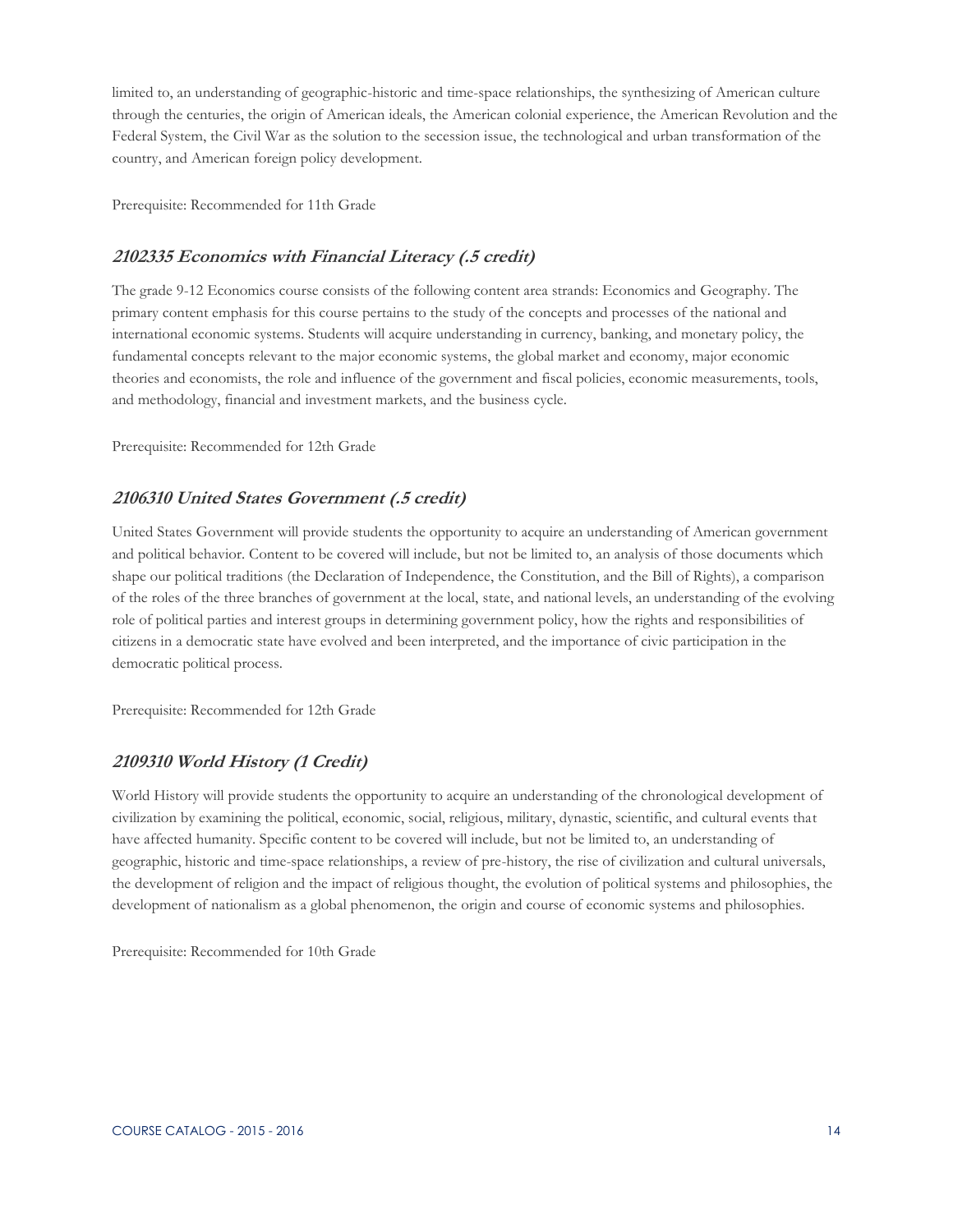## <span id="page-14-0"></span>Fine Arts Courses

#### <span id="page-14-1"></span>**0100330 Art History and Criticism 1 Honors (1 Credit)**

The purpose of this course is to explore the role of art in history and culture through observation and analysis of significant works of art and architecture from Prehistory through the 16th century. Student historians investigate the societal context of works, considering traditional forms and conventions of representation, symbology, and the purposes for which the art was created. The course includes an introduction to the methodologies of art history and criticism, study of the media and techniques used by artists from various cultures and time periods, and use of appropriate terminology in verbal and written analyses of artworks drawn from around the world. Student historians critique and compare works across time and cultures to develop an understanding of, and respect for, the visual arts as a chronicle of history, cultural heritage, and the human experience. This course may also incorporate hands-on activities and consumption of art materials.

## <span id="page-14-2"></span>Physical Education Courses

#### <span id="page-14-3"></span>**1501300 Personal Fitness (.5 Credit)**

Personal Fitness provides students with opportunities to develop an individual optimal level of physical fitness, acquire knowledge of physical fitness concepts, and acquire knowledge of the significance of lifestyle on one's health and fitness. The content includes knowledge of the importance of physical fitness, assessment of the health related components of fitness, health problems associated with inadequate fitness levels, application of biomechanical and physiological principles to improve and maintain fitness, safety practices and psychological values of fitness including stress management, and sound nutritional practices and consumer issues related to physical fitness.

Prerequisite: N/A

#### <span id="page-14-4"></span>**0800300 Health (.5 Credit)**

The purpose of this course is to produce health literate students that make sound decisions and take positive actions for healthy and effective living. The course is wellness oriented and emphasizes responsible decision-making and planning for a healthy lifestyle.

The content should include, but is not limited to, the following:

- Family life
- Personal health (wellness planning, decision-making, goal-setting, prevention of child abuse and neglect)
- Internet safety
- Mental and emotional health (prevention of depression interpersonal, coping skills and suicide)
- Nutrition (physical activity and wellness)
- Substance use and abuse (tobacco, alcohol, and other drug use and abuse)
- Injury prevention and safety (cardiopulmonary resuscitation (CPR) and automatic external defibrillator (AED), first aid for obstructed airway violence, gangs, and bullying)
- Personal health (human sexuality, including abstinence from sexual activity, and teen pregnancy prevention
- Prevention and control of disease (including HIV/AIDS and other STIs)
- Community and consumer health (resources and advocacy)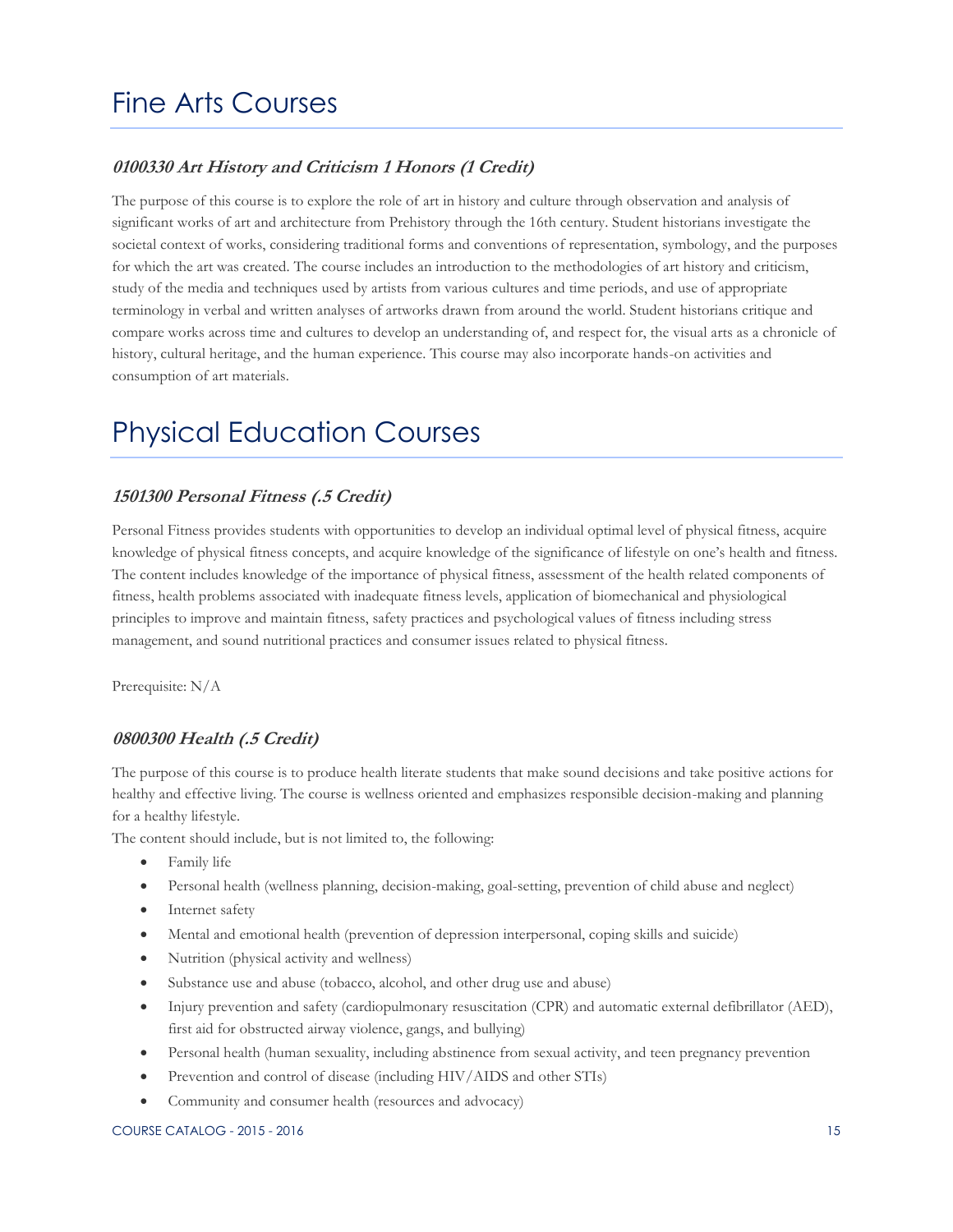Teen dating violence (abuse prevention)

#### <span id="page-15-0"></span>**3026010 Health Opportunities through Physical Education (HOPE) (1 Credit)**

Developing physical skills and team sensibilities through physical education promotes active participation in home, school, and community learning and social activities, which, in turn, promotes participation in life. The content is intended to develop or expand the student's understanding of: Physical Activity, Components of Physical Fitness, Nutrition and Wellness Planning, Diseases and Disorders, Health Advocacy, First Aid/CPR, Alcohol, Tobacco, and Drug Prevention; Human Sexuality, including Abstinence and HIV; Cognitive Abilities, Lifetime Fitness, Movement, Responsible Behaviors and Values. The purpose of this course is to develop and enhance healthy behaviors that influence lifestyle choices and student health and fitness. Students will realize the full benefit of this course when it is taught with an integrated approach.

## <span id="page-15-1"></span>World Languages Courses

#### <span id="page-15-2"></span>**0708340 Spanish 1 (1 Credit)**

The purpose of this course is to introduce students to the target language and its culture and to develop communicative skills and cross-cultural understanding. The content will include beginning skills in listening and speaking with special attention to pronunciation. An introduction to reading and writing will be included, as well as the fundamentals of grammar and culture.

#### <span id="page-15-3"></span>**0708350 Spanish 2 (1 Credit)**

The purpose of this course is to reinforce the fundamental skills acquired previously by the students. This course develops increased listening, speaking, reading, and writing skills as well as cultural awareness. The content will include an expansion of listening and oral skills. Reading and writing will receive more emphasis, while oral communication remains the primary objective. This course will continue the cultural survey of Spanish-speaking people.

#### <span id="page-15-4"></span>**0708400 Advanced Placement - Spanish Language (1 Credit)**

The purpose of this course is to develop oral and written fluency in the language. The content will include the requirements of the Advanced Placement program guidelines.

Prerequisite: Teacher Recommendation

#### <span id="page-15-5"></span>**0701320 French 1 (1 Credit)**

Introduces students to the target language and its culture. The student will develop communicative skills in all 3 modes of communication and cross-cultural understanding. Emphasis is placed on proficient communication in the language. An introduction to reading and writing is also included as well as culture, connections, comparisons, and communities.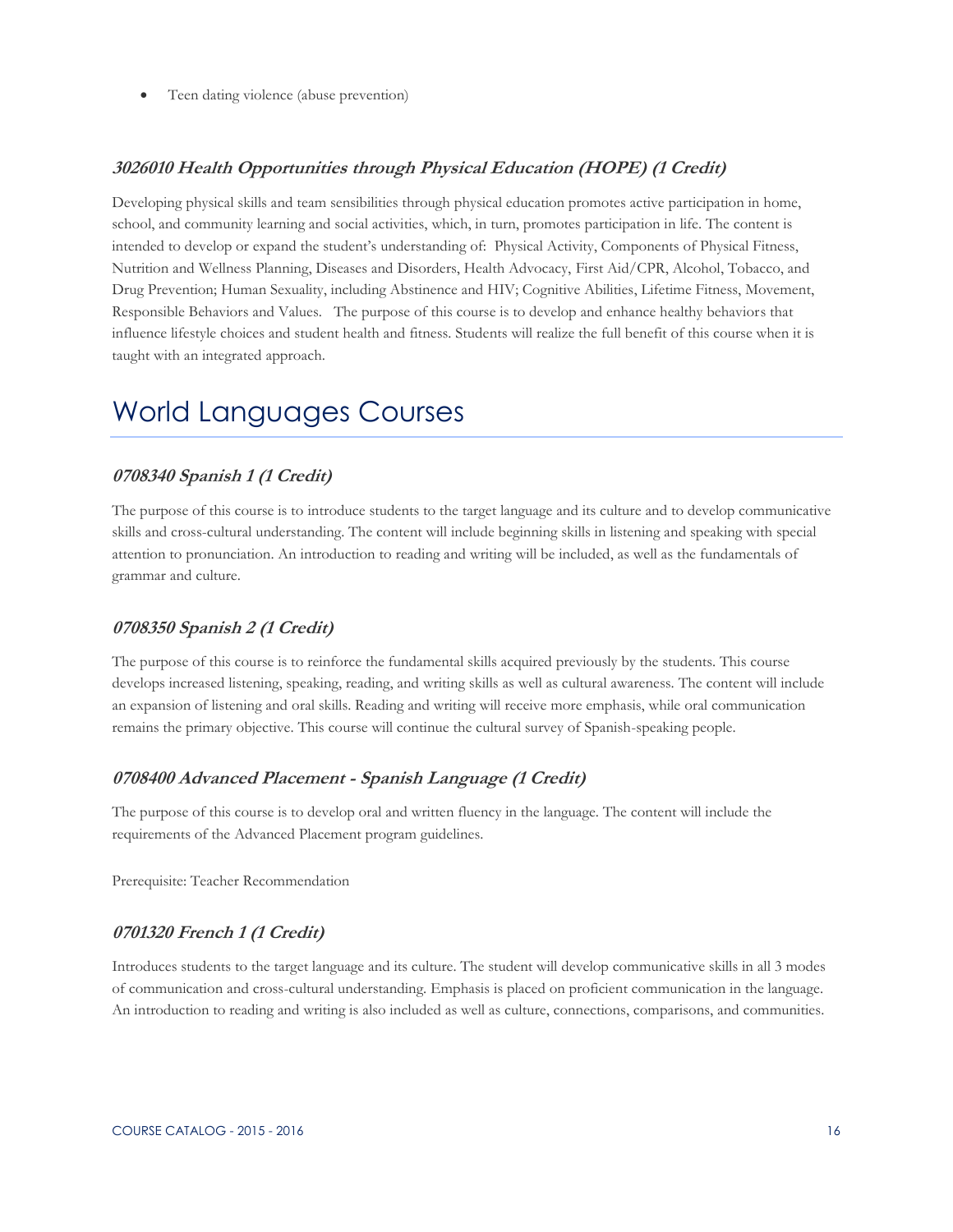#### <span id="page-16-0"></span>**0701330 French 2 (1 Credit)**

Reinforces the fundamental skills acquired by the students in French 1. The course develops increased listening, speaking, reading, and writing skills as well as cultural awareness. Specific content to be covered is a continuation of listening and oral skills acquired in French 1. Reading and writing receive more emphasis, while oral communication remains the primary objective. The cultural survey of the target language-speaking people is continued.

## <span id="page-16-1"></span>Honors and AP Courses

#### <span id="page-16-2"></span>**English Honors**

#### <span id="page-16-3"></span>**1001320 English 1 Honors (1 Credit)**

English 1 Honors promotes academic excellence in English language arts through the strands of reading process, literary analysis, writing process, writing applications, communication, and information and media literacy. This course provides instruction in critical analysis of major literary genres. Composition instruction focuses upon using the writing process in creative, technical, and traditional academic modes in both times and untimed settings. All stages of the writing process are addressed: prewriting, drafting, revising, editing, and publishing. Formal speaking experiences are provided. Technology is incorporated into all aspects of the course.

Prerequisite: Teacher Recommendation

#### <span id="page-16-4"></span>**1001350 English 2 Honors (1 Credit)**

English 2 Honors promotes excellence in English language arts through the study of world literature. This course provides instruction in universal themes found in world literature as well as in the critical analysis of various genres in that literature. Composition instruction emphasizes the creative, technical, and traditional academic modes of writing through the writing process (prewriting, drafting, revising, editing, and publishing); frequent timed and untimed practice is provided. The study of language includes usage, mechanics, and other conventions of standard written English as they relate to students' writing. Formal and informal speaking opportunities are provided. Vocabulary study is done in conjunction with reading and literature. Technology is incorporated into all aspects of the course.

Prerequisite: English 1 Honors

#### <span id="page-16-5"></span>**1001380 English 3 Honors (1 Credit)**

This course promotes excellence in English language arts through enriched experiences through the strands of reading process, literary analysis, writing process, writing applications, communication, and information and media literacy. Instruction includes frequent practice in writing various types of multi-paragraph essays, including documented papers; written and oral analysis of American literature representing the ethnic and cultural diversity of the American experience; and analysis of American dialects reflected in the literature. Reference skills and methods of summarizing are taught in the production of documented papers/projects. All phases of the writing process are utilized where appropriate (prewriting, drafting, revising, editing, and publishing). Formal and informal speech experiences are provided. Technology is incorporated into all aspects of the course.

Prerequisite: English 2 Honors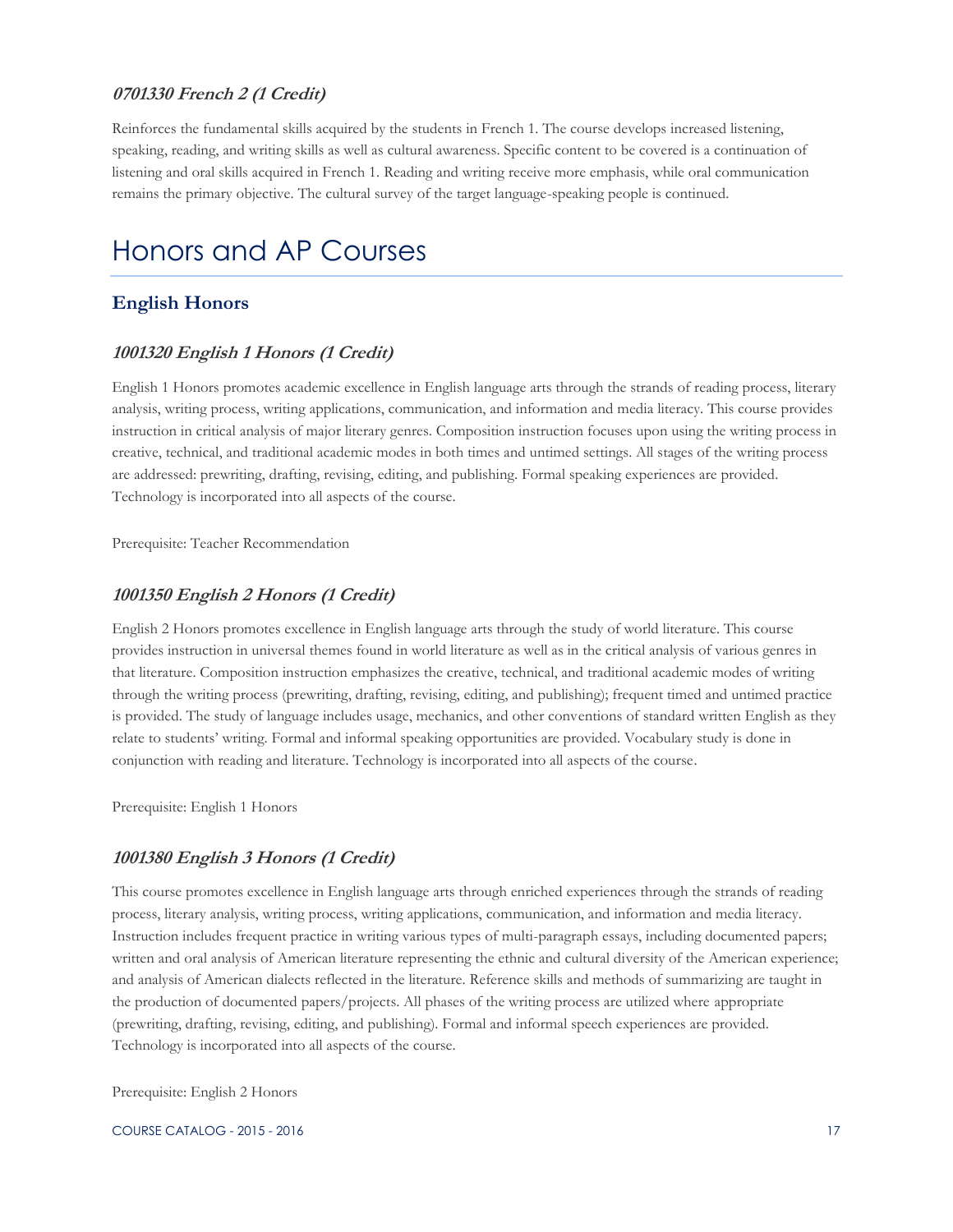#### <span id="page-17-0"></span>**1001410 English 4 Honors (1 Credit)**

English Honors 4 promotes excellence in English language arts through enriched experiences in communication skills and instruction in the literature of Great Britain. Instruction will cover the written and oral analysis of major British literary works of various genres in relationship to cultural influences and to the development of the literary traditions of the English language. Writing assignments will develop students' abilities to interpret literature and analyze it critically. All phases of the writing process will be utilized where appropriate (prewriting, drafting, revising, editing, and publishing). Students will also extend their speaking, researching, and listening, skills. Language study should include vocabulary and grammar in the context of literature and writing and an overview of the history of the language as reflected in literature. Technology is incorporated into all aspects of the course.

Prerequisite: English 3 Honors

#### <span id="page-17-1"></span>**English AP**

#### <span id="page-17-2"></span>**1001420 Advanced Placement English Language and Composition (AP) (1 Credit)**

The course provides a study of the semantic, structural, and rhetorical resources of the English language as they relate to the principles of effective writing. Examples of prose from various fields and periods serve as models of effective writing. This course provides a variety of writing opportunities that require the use of different styles and tones. Students develop individual writing styles adaptable to writing needs in college. Students are expected to take the Advanced Placement examination offered by the College Board.

Prerequisite: N/A

#### <span id="page-17-3"></span>**1001430 Advanced Placement English Literature and Composition (AP) (1 Credit)**

This course involves students in the study and practice of writing and in the study of literature. Students learn to use the modes of discourse and to recognize the assumptions underlying various rhetorical strategies. Students acquire an understanding of the resources of the language and an understanding of the writer's craft through the study of poetry, drama, fiction and expository prose. Students develop critical standards for the analysis of any literary work and increase their sensitivity to literature as shared experience. Students are expected to take the College Board examination for Advanced Placement English Composition and Literature.

Prerequisite: N/A

#### <span id="page-17-4"></span>**Math Honors**

#### <span id="page-17-5"></span>**1200320 Algebra 1 Honors (1 Credit)**

This course is a rigorous in-depth study of the topics of Algebra I designed to develop the algebraic concepts and processes that can be used to solve a variety of real-world mathematics problems. The content will include: structure and properties of the real number system; varied means for analyzing and expressing patterns, relations and functions; variables, algebraic expressions and polynomials; geometric concepts; set operations; dimensional analysis; data analysis concepts and techniques; and varied solution strategies, algebraic and graphic, for inequalities, linear and quadratic equations, and for systems of equations. Calculators and computers will serve as instructional tools in concept development.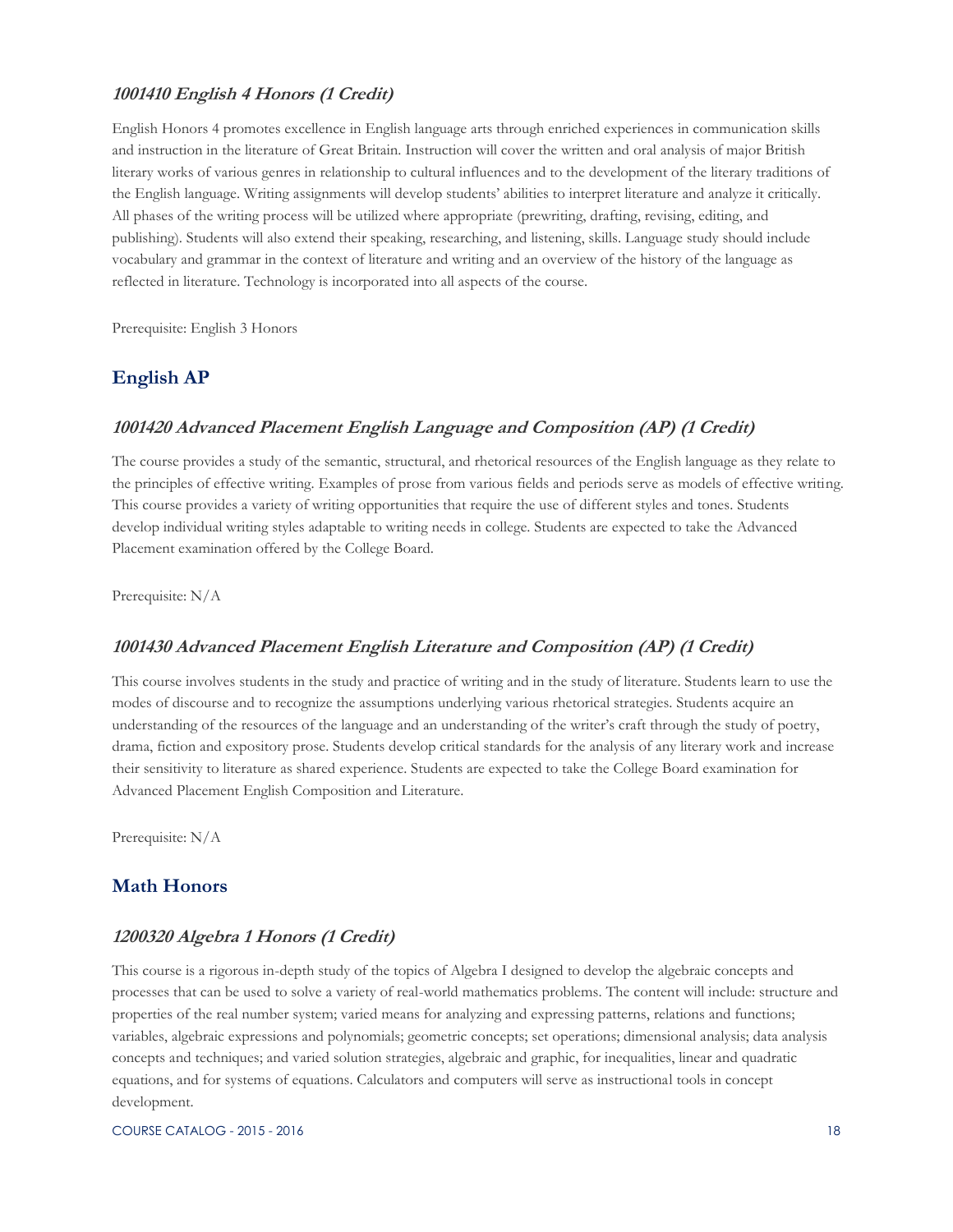Credit in Algebra I Honors precludes credit in Algebra IA and Algebra IB, Algebra I, Applied Mathematics I and II, and Integrated Mathematics I and II.

Prerequisite: Teacher Recommendation.

#### <span id="page-18-0"></span>**1200340 Algebra 2 Honors (1 Credit)**

This course is a rigorous in-depth study of the topics of Algebra II with emphasis on theory, proof, and development of formulas, as well as their application. The content will include: structure and properties of the complex number system; sequences and series; relations; functions and graphs; varied solution strategies for linear equations, inequalities, and systems of equations and inequalities; conic sections and their applications; quadratic, exponential, and logarithmic functions; and the Binomial Theorem. Calculators and computers will serve as instructional tools in concept development.

Prerequisite: Algebra 1 or Algebra I Honors and Teacher Recommendation.

#### <span id="page-18-1"></span>**1206320 Geometry Honors (1 Credit)**

This course is designed to give a rigorous in-depth study of geometry with emphasis on methods of proof and the formal language of mathematics. The content will include the following: structure of geometry; separation properties; angle concepts; triangles, quadrilaterals; proofs, perpendicularity and parallelism in a plane and in space; similar polygons; circles and spheres; constructions; area and volume; coordinate geometry, and topology. Calculators and computers will serve as instructional tools in concept development.

Prerequisite: Algebra I equivalent

#### <span id="page-18-2"></span>**Math AP**

#### <span id="page-18-3"></span>**1210320 Advanced Placement Statistics (1 Credit)**

The purpose of this course is to offer students college-level mathematics under the guideline of the advanced placement program. The focus is on preparation for the statistics test given by the College Examination Board. Topics of study will include exploring data, using measurement in planning a study, producing models using probability and simulation to anticipate patterns, and statistical interference. Calculators and computers will serve as instructional tools in concept development. The purpose of the AP course in statistics is to introduce students to the major concepts and tools for collecting, analyzing, and drawing conclusions from data.

Students are exposed to four broad conceptual themes:

- Exploring Data: Describing patterns and departures from patterns
- Sampling and Experimentation: Planning and conducting a study
- Anticipating Patterns: Exploring random phenomena using probability and simulation
- Statistical Inference: Estimating population parameters and testing hypotheses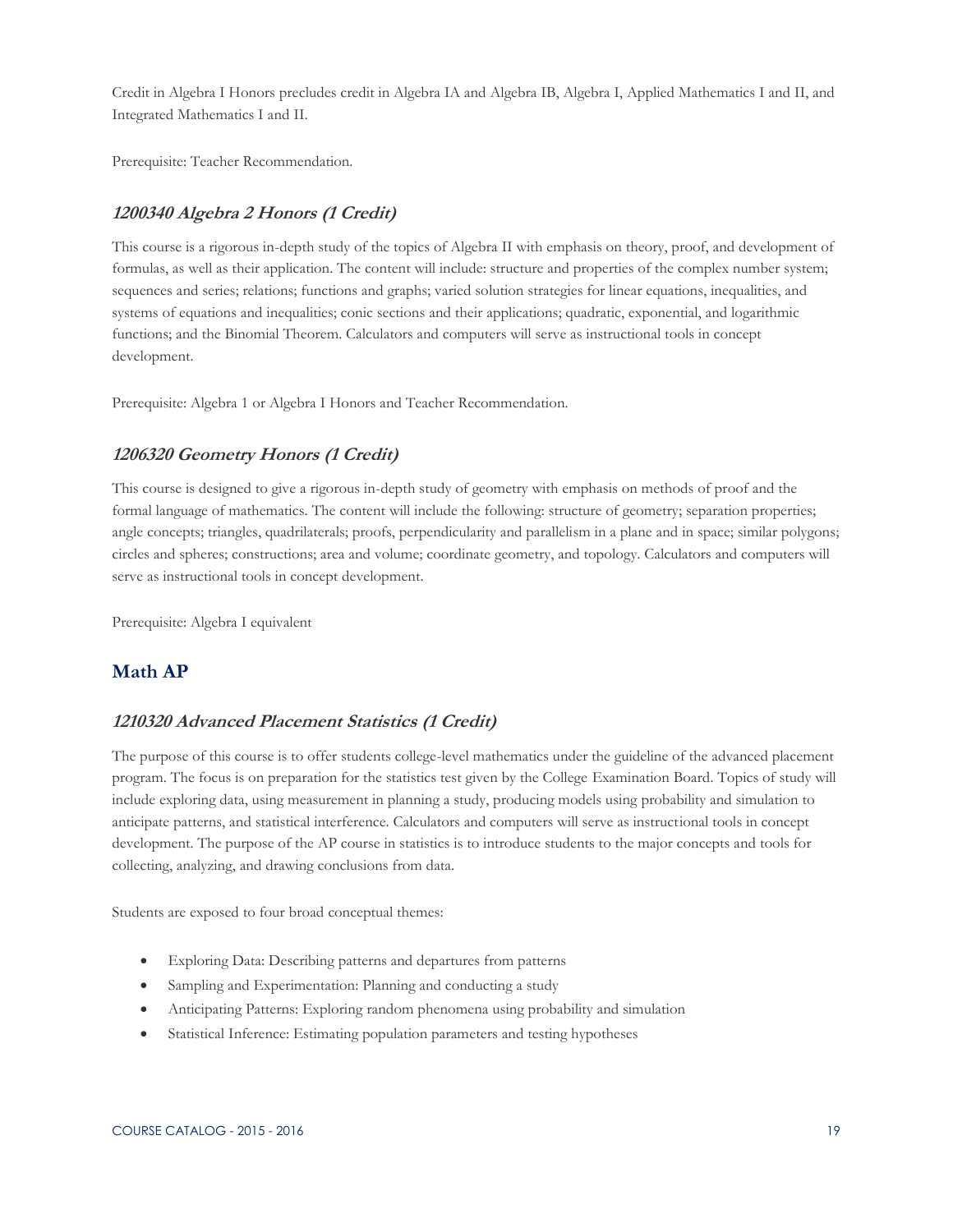#### <span id="page-19-0"></span>**1202310 Advanced Placement Calculus AB (1 Credit)**

This course is designed to offer students college-level mathematics under the guidelines of the Advanced Placement Program. The focus is on preparation for the Calculus Level AB Test given by the College Examination Board in May. Study will begin by reviewing function definitions, absolute value, and elementary functions from prerequisites. Calculators and computers will serve as instructional tools in concept development. AP Calculus AB is a course designed to offer students college level mathematics under the guidelines of the Advanced Placement Program. The student enrolled in this course will be expected to take the Advanced Placement Examination in Calculus AB. Download a complete course description from the College Board website.

Prerequisite: Math Analysis or Pre-calculus

#### <span id="page-19-1"></span>**Science Honors**

#### <span id="page-19-2"></span>**2000320 Biology 1 Honors (1 Credit)**

Biology 1 Honors will provide opportunities to students for general exploratory experiences and activities in the fundamental concepts of life. Topics will include but not be limited to: the scientific method, laboratory apparatus usage and safety, biochemistry, cell biology, genetics, botany, zoology, human anatomy and physiology, and ecological relationships. Laboratory activities that include the use of the scientific method, measurement, laboratory apparatus, and safety are an integral part of this course.

Prerequisite: Teacher Recommendation

#### <span id="page-19-3"></span>**2000360 Anatomy and Physiology Honors (1 Credit)**

The purpose of this course is to enable students to develop understanding of the relationships between the structures and functions of the human body. The content should include, but not be limited to, the following:

- implementation of scientific habits of mind
- application of scientific knowledge, methodology, and historical context to solve problems
- use of laboratory technologies
- terminology
- cells and tissues
- homeostasis
- human genetics, growth, and development
- body composition, structure, and function
- internal and external changes and responses
- connections between anatomy, physiology, medicine, technology, society, and the environment

Prerequisite: Teacher Recommendation

#### <span id="page-19-4"></span>**2003350 Chemistry 1 Honors (1 Credit)**

Chemistry I Honors will provide students with an opportunity to study the composition, properties and changes associated with matter. Topics will include but not be limited to: heat, changes of matter, atomic structure, bonding, the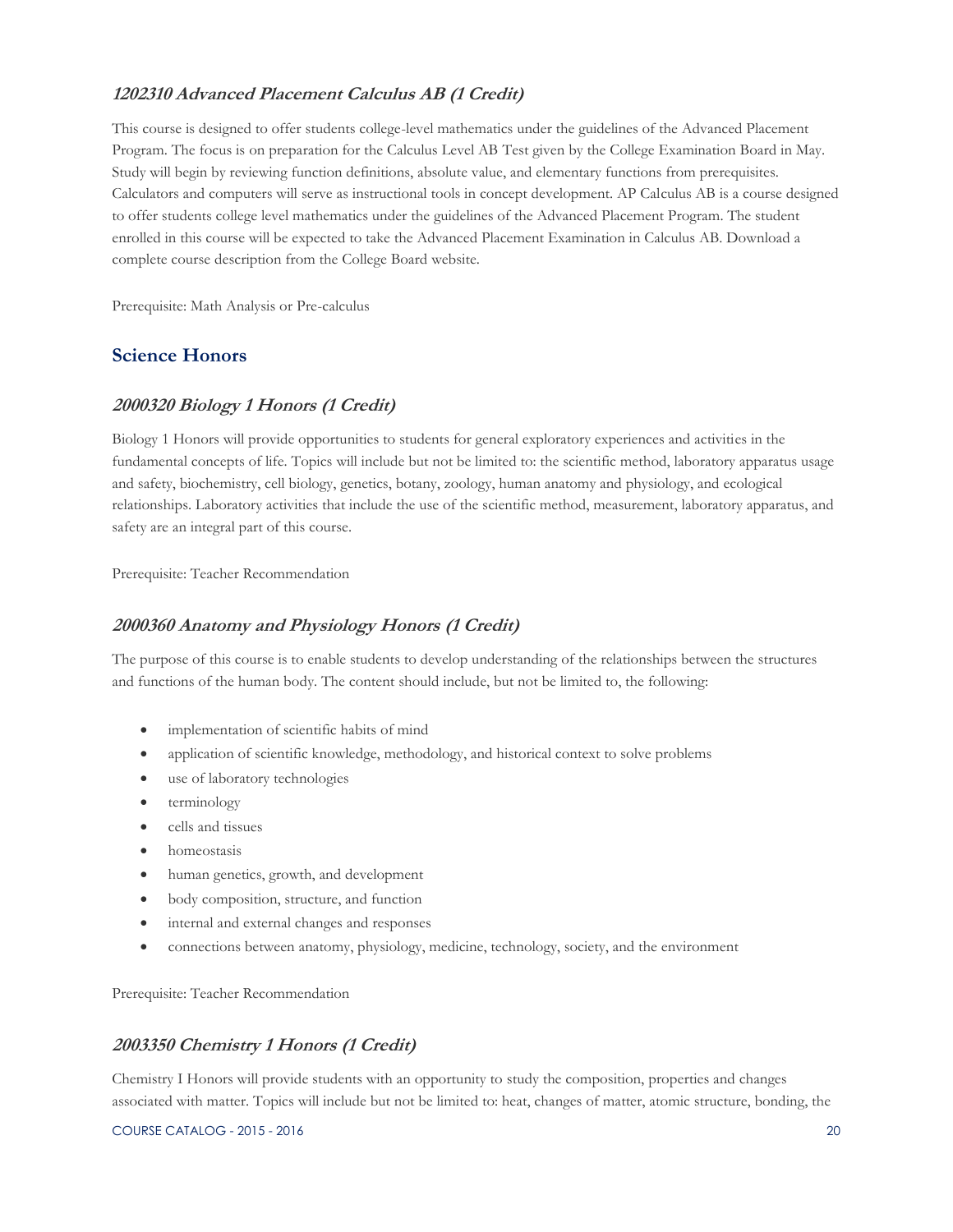periodic tables, formulas, equations, mole concept, gas laws, reactions, solutions, equilibrium systems, and oxidation reduction reactions. Laboratory activities that include the use of the scientific method, measurement, laboratory apparatus, and safety are an integral part of this course.

Prerequisite: Teacher Recommendation

#### <span id="page-20-0"></span>**2003390 Physics 1 Honors (1 Credit)**

Physics I Honors will provide students with an in depth study of the theories and laws governing the interaction of matter, energy, and the forces of nature. Topics will include but not be limited to: kinematics, dynamics, energy, work, power, heat and thermodynamics, wave characteristics, light, electricity, magnetism, and nuclear physics. Virtual Laboratory activities that include the use of the scientific method, measurement, laboratory apparatus, and safety are an integral part of this course.

Prerequisite: Algebra 2

#### <span id="page-20-1"></span>**Science AP**

#### <span id="page-20-2"></span>**2000340 Advanced Placement Biology (1 Credit)**

Advanced Placement Biology will provide students with a college level course in biology and will prepare the student to seek credit and/or appropriate placement in college biology courses. Topics will include but not be limited to: molecular and cellular biology, organism biology, and population biology. Laboratory activities that include the use of the scientific method, measurement, laboratory apparatus, and safety are an integral part of this course.

Prerequisite: Biology/Biology Honors and Teacher Recommendation

#### <span id="page-20-3"></span>**2003370 Advanced Placement Chemistry (1 Credit)**

The purpose of this course is to study the development and application of chemistry principles and concepts. Includes the study of atomic structure and theory, the chemical properties of matter, chemical reactions, and energy changes. In addition, the student is given the opportunity to learn from detailed laboratory exercises, special projects, and research. Science, technology, and societal issues are integrated throughout the course.

Prerequisite: Teacher Recommendation

#### <span id="page-20-4"></span>**2003420 Advanced Placement Physics B (1 Credit)**

Advanced Placement Physics will provide students with a college level course in physics and will prepare students to seek credit and/or appropriate placement in college physics courses. Topics will include but not be limited to: kinematics, Newton's Laws of Motion, conservation laws in classical mechanics, torque, rotational equilibrium, gravitation, oscillation, kinetic theory and thermodynamics, electrostatics, electric currents, magnetism, waves and optics, and modern physics. Laboratory activities that include the use of the scientific method, measurement, laboratory apparatus, and safety are an integral part of this course.

Prerequisite: Teacher Recommendation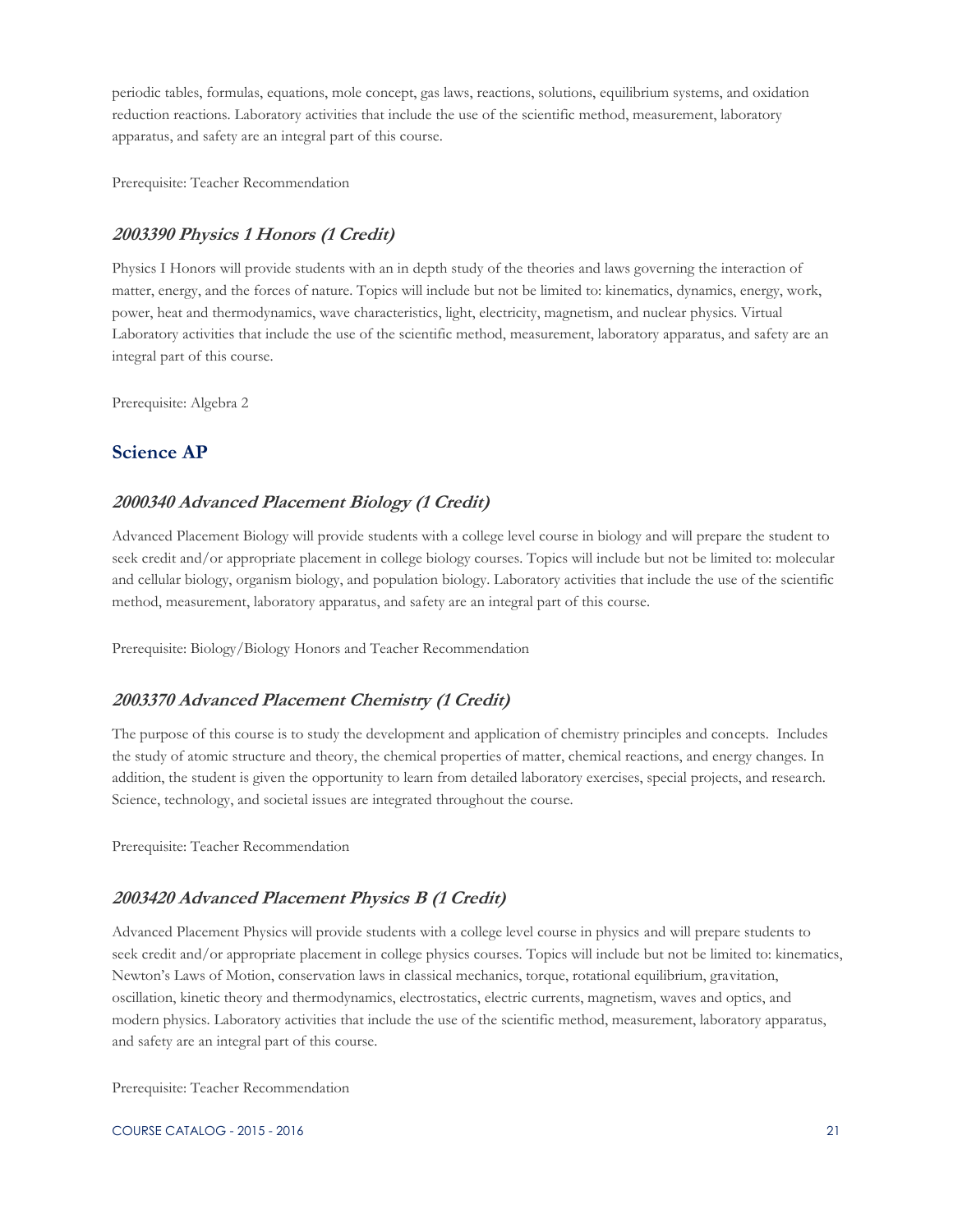#### <span id="page-21-0"></span>**Social Studies Honors**

#### <span id="page-21-1"></span>**2100320 United States History Honors (1 Credit)**

American History Honors will provide students with the opportunity to acquire an in-depth and comprehensive understanding of the chronological development of the American people by examining the political, economic, social, religious, military, scientific, and cultural events that have affected the nation. Implicit in this is an understanding of the historical method, the inquiry process, historical reasoning and interpretation, and the issues of external and internal validity.

Prerequisite: Recommended for 11th Grade

#### <span id="page-21-2"></span>**2102345 Economics with Financial Literacy Honors (.5 credit)**

Students will acquire understanding in currency, banking, and monetary policy, the fundamental concepts relevant to the major economic systems, the global market and economy, major economic theories and economists, the role and influence of the government and fiscal policies, economic measurements, tools, and methodology, financial and investment markets, and the business cycle. Students will develop the critical skills of analysis, synthesis, and evaluation in a more rigorous and reflective academic setting. Students are empowered to perform at higher levels as they engage in the following: analyzing historical documents and supplementary readings, working in the context of thematically categorized information, becoming proficient in note-taking, participating in Socratic seminars/discussions, emphasizing free-response and document-based writing, contrasting opposing viewpoints, solving problems, etc. Students will develop and demonstrate their skills through participation in a capstone and/or extended research-based paper/project (e.g., history fair, participatory citizenship project, mock congressional hearing, projects for competitive evaluation, investment portfolio contests, or other teacher-directed projects).

Prerequisite: Recommended for 12th Grade

#### <span id="page-21-3"></span>**2109320 World History Honors (1 Credit)**

World History Honors will provide students the opportunity to acquire a comprehensive understanding of the past in terms of what has been interpreted about change or process as it related to the development of humanity. This is done by analyzing the political, economic, social, religious, military, dynastic, scientific, and cultural events that have shaped and molded humanity. Implicit in this is an understanding of the historical method, the inquiry process, historical reasoning and interpretation.

Prerequisite: Recommended for 10th Grade

#### <span id="page-21-4"></span>**Social Studies AP**

#### <span id="page-21-5"></span>**2109420 Advanced Placement World History (1 Credit)**

The AP World History course offers motivated students the opportunity to immerse themselves in the processes that, over time, have resulted in the knitting of the world into a tightly integrated whole. The course will cover 4 chronological periods from approximately 1000 AD to the present with careful preparation in terms of previous developments known as the Foundations segment. Topics include, but are not limited to impact of interaction among major societies, the relationship of change and continuity impact of technology and demography on people and environment, systems of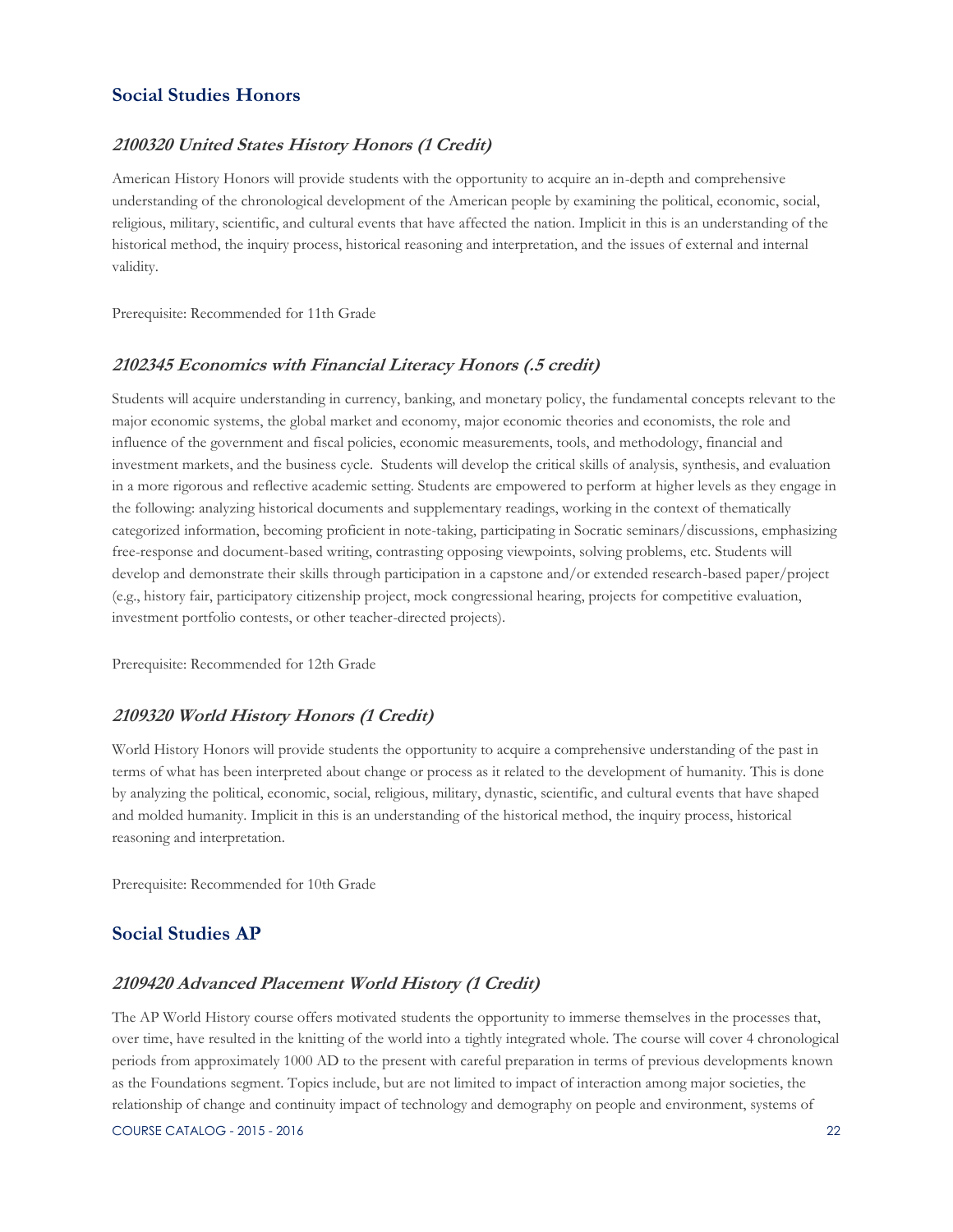social structure and gender structure, cultural and intellectual developments, changes in functions and structures of states and in attitudes toward states and political identities.

Prerequisite: Teacher Recommendation

#### <span id="page-22-0"></span>**2100330 Advanced Placement United States History (1 Credit)**

Advanced Placement American History will provide students with the opportunity to develop the analytic skills and factual knowledge necessary to deal critically with the problems, content, and materials of American historic development. Integral components of this course will include, but not be limited to, the formation of generalizations from primary sources in history, the synthesis and evaluation of information, the development of a set of criteria for judging proposed courses of action in terms of actual and projected consequences, the comparison of eras with similar trends, and analysis of the impact of major historical figures and groups on American and world events, the detection of bias in making conclusions, and the emergence of patterns in historical development.

Prerequisite: Teacher Recommendation

#### <span id="page-22-1"></span>**2106420 Advanced Placement United States Government and Politics (.5 credit)**

This course will give students a critical perspective on politics and government in the United States. It requires familiarity with the various institutions, groups, beliefs, and ideas that make up the American political reality. Specific content to be covered will include, but not be limited to, an understanding of federalism and the separation of powers, the development of the constitution, the process of politics, the nature of public opinion, the role of political parties and interest groups, the major formal and informal institutional arrangement of powers, and the development of civil liberties and civil rights.

Prerequisite: Teacher Recommendation

#### <span id="page-22-2"></span>**2102370 Advanced Placement Macroeconomics (.5 credit)**

Advanced Placement Macroeconomics gives students an opportunity to analyze the worldwide effects of economic activities and their impact on taxation, monetary policy, balance of trade issues, government policy, exchange rates, and similar "big picture" concepts. Students will understand economic concepts, vocabulary, and statistical interpretation of economic data.

Prerequisite: Teacher Recommendation

#### <span id="page-22-3"></span>**2102360 Advanced Placement Microeconomics (.5 credit)**

AP\* Microeconomics studies the behavior of individuals and businesses as they exchange goods and services in the marketplace. Students will learn why the same product costs different amounts at different stores, in different cities, at different times. They'll also learn to spot patterns in economic behavior and how to use those patterns to explain buyer and seller behavior under various conditions. Microeconomics studies the economic way of thinking, understanding the nature and function of markets, the role of scarcity and competition, the influence of factors such as interest rates on business decisions, and the role of government in promoting a healthy economy. The equivalent of a 100-level college course, AP Microeconomics prepares students for the AP exam and for further study in business, history, and political science.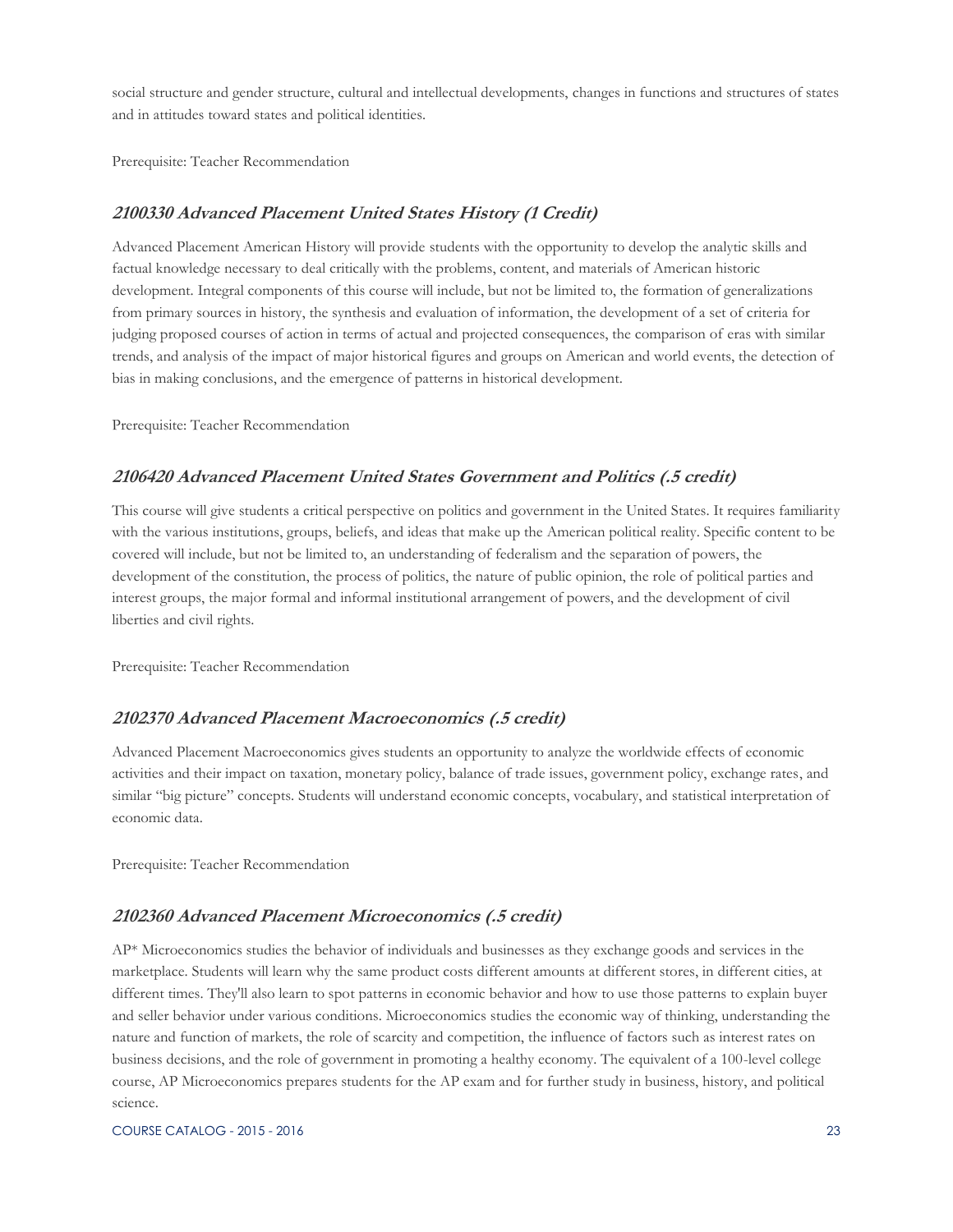#### <span id="page-23-0"></span>**2107350 Advanced Placement Psychology (1.0 credit)**

AP\* Psychology provides an overview of current psychological research methods and theories. Students will explore the therapies used by professional counselors and clinical psychologists and examine the reasons for normal human reactions: how people learn and think, the process of human development and human aggression, altruism, intimacy, and self-reflection. They will study core psychological concepts, such as the brain and sense functions, and learn to gauge human reactions, gather information, and form meaningful syntheses. Along the way, students will also investigate relevant concepts like study skills and information retention. The equivalent of an introductory college-level survey course, AP Psychology prepares students for the AP exam and for further studies in psychology or life sciences.

#### **\*APEX AP Curriculum Platform**

## <span id="page-23-1"></span>Academy of Criminal Justice

This online criminal justice career path is designed to help prepare students to enter the criminal justice field in a variety of first-tier positions. Students will be exposed to the foundational areas of the discipline: investigation and law enforcement, law and courts, and corrections and parole. The program also addresses juvenile delinquency and the juvenile justice system.

#### <span id="page-23-2"></span>**8918010 Criminal Justice Operations (1 Credit)**

This course is designed to introduce students to the fields of law enforcement, the court system, and the correctional system. The content includes career opportunities in these fields, court system, correctional system, interpersonal and communication skills, and employability skills.

#### <span id="page-23-3"></span>**2002480 Forensic Science 1 (1 Credit)**

Laboratory investigations that include the use of scientific inquiry, research, measurement, problem solving, laboratory apparatus and technologies, experimental procedures, and safety procedures are an integral part of this course. The National Science Teachers Association (NSTA) recommends that at the high school level, all students should be in the science lab or field, collecting data every week. School laboratory investigations (labs) are defined by the National Research Council (NRC) as an experience in the laboratory, classroom, or the field that provides students with opportunities to interact directly with natural phenomena or with data collected by others using tools, materials, data collection techniques, and models (NRC, 2006, p. 3). Laboratory investigations in the high school classroom should help all students develop a growing understanding of the complexity and ambiguity of empirical work, as well as the skills to calibrate and troubleshoot equipment used to make observations. Learners should understand measurement error; and have the skills to aggregate, interpret, and present the resulting data (National Research Council, 2006, p.77; NSTA, 2007).

## <span id="page-23-4"></span>Academy of Business & Entrepreneurship

Managers play a critical role in shaping America's future. Businesses need managers who are effective, creative, disciplined and well educated. The Business Management career choices gives students the career skills to gain a understanding in the many areas of business. Career opportunities include management positions in manufacturing companies, business and management consulting, financial planning and banking, sales management, marketing and personnel administration.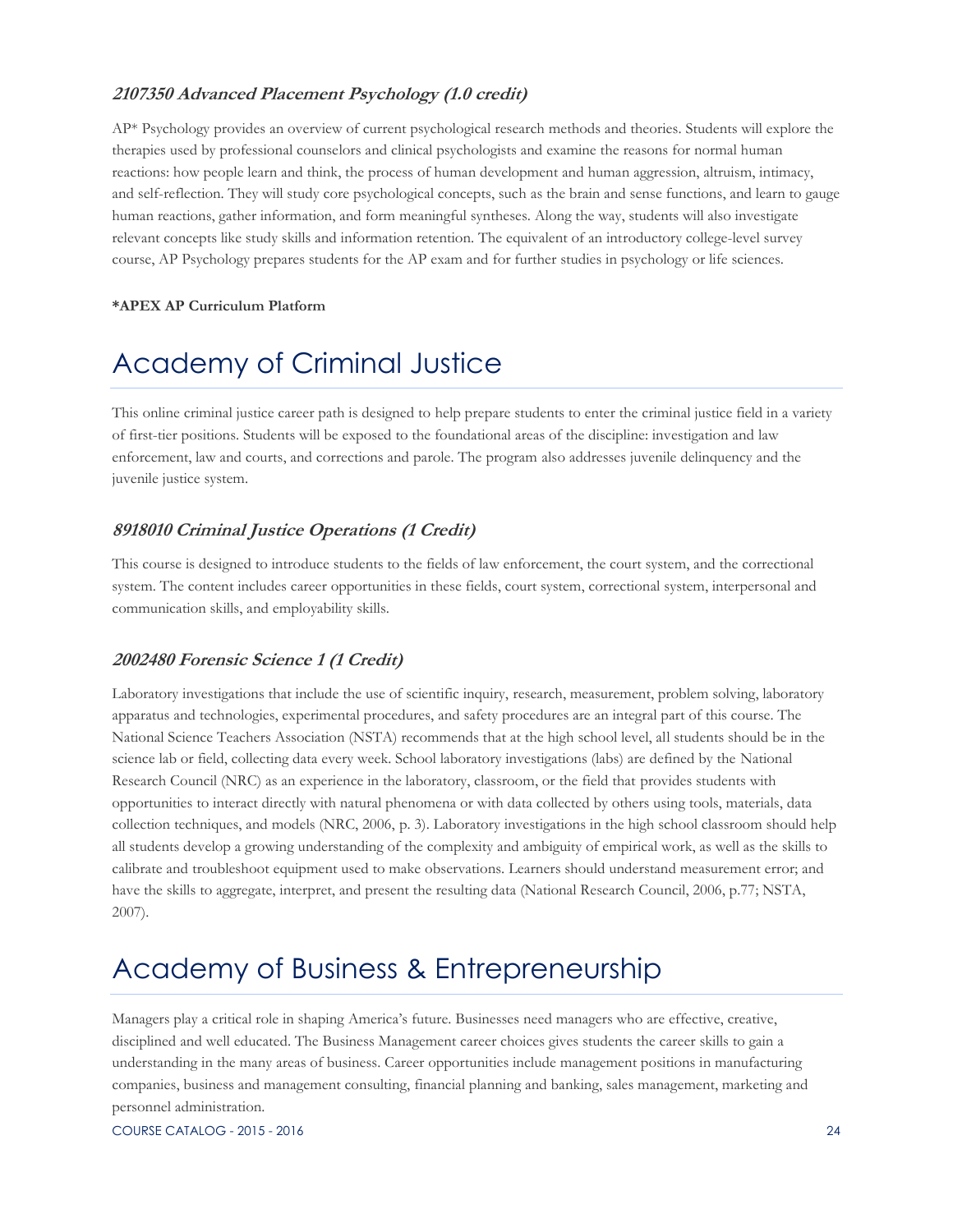#### <span id="page-24-0"></span>**8827110 Marketing Essentials (1 Credit)**

This course is designed to prepare students for employment in various sales, customer service, advertising and promotion, and first line supervisory positions in wholesale, retail and service areas. Students will prepare to perform marketing and management functions and tasks as they relate to selling and retailing, e-commerce, sports and entertainment, and hospitality and tourism industries. Students will experience application of the following Florida Math Standards: number sense data analysis and probability, patterns and algebra, discrete math, and logic.

#### <span id="page-24-1"></span>**9200500 Marketing Management (1 Credit)**

This course provides instruction for career sustaining level employment in the industry. The content includes applied skills related to the marketing functions including employment skills required for success in marketing and career planning as related to a marketing industry.

#### <span id="page-24-2"></span>**8812100 Introduction to Business (1 Credit)**

The purpose of this course is to assist students in making informed decisions regarding their future academic and occupational goals and to provide information regarding careers in the Business, Management and Administration career cluster. The content includes but is not limited to fundamental knowledge and skills related to business functions in the Business, Management and Administration cluster. Reinforcement of academic skills occurs through classroom instruction and applied laboratory procedures.

## <span id="page-24-3"></span>Academy of Internet Technologies & New Media

New Media specialists are an exceptional group of contemporary students. They must possess deep and far-ranging skills in their fields of concentration along with a broad understanding of the social and economic impact of all cutting-edge new media technologies. They must be consummate problem solvers, with the well-honed ability to teach themselves emerging technologies. And, finally, they must have the knowledge and composure to make informed, timely decisions in an arena of constant urgency and change: a huge challenge!

#### <span id="page-24-4"></span>**5002000 Introduction to Computers (1 Credit)**

The purpose of this course is to enable students to develop basic skills in computer fundamentals, keyboarding, computer applications, research tools, and educational applications.

Within appropriate developmental guidelines the content of this course should enable students to:

- Understand computer specific terminology
- Demonstrate a basic knowledge of computer technology, function and application
- Demonstrate keyboard proficiency
- Use the computer to integrate all areas of the curriculum
- Create original works using multimedia tools
- Use computer programs and educational software to reinforce their learning
- Undertake research and expand their critical thinking skills
- Understand the importance of cyber safety and computer etiquette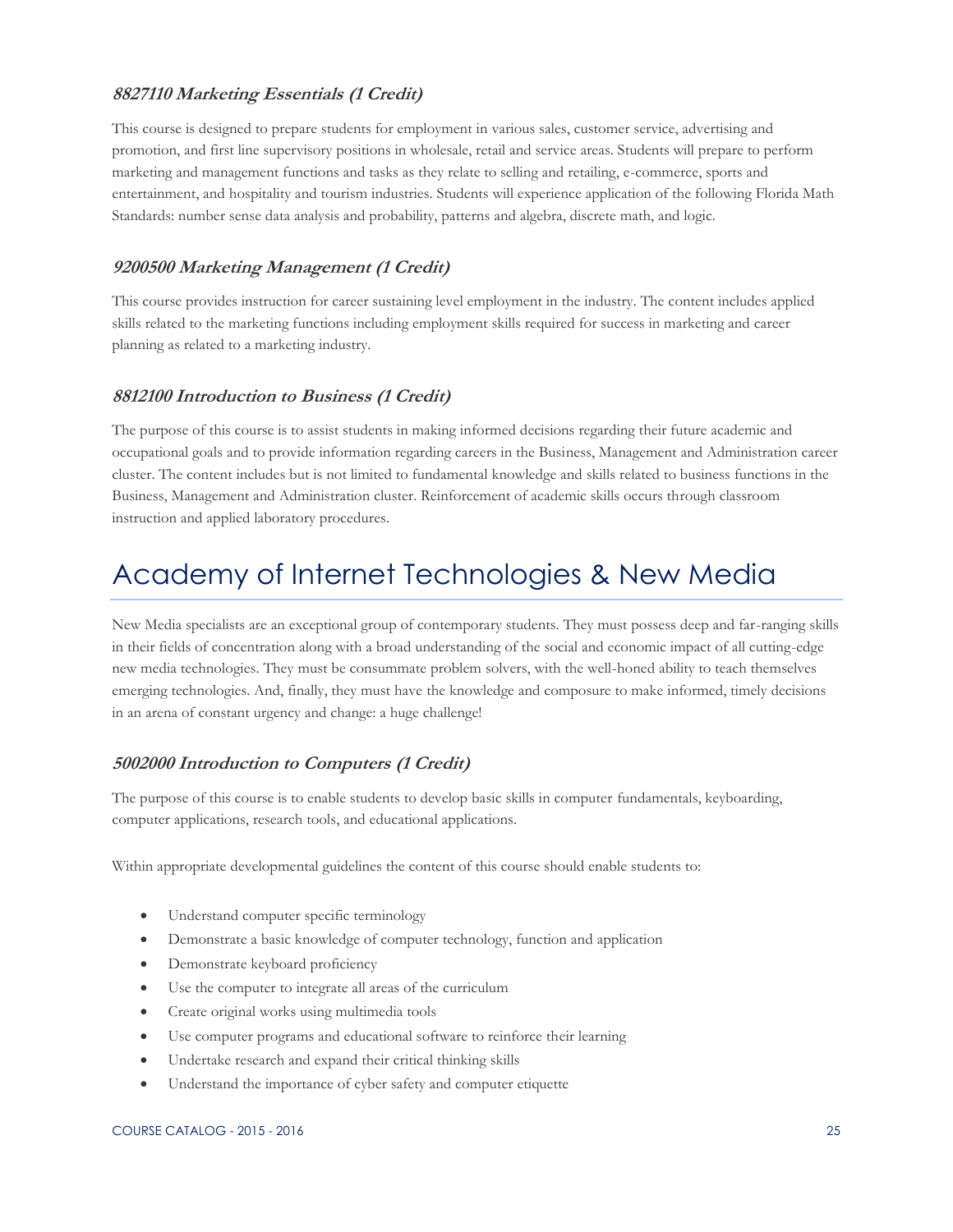#### <span id="page-25-0"></span>**Introduction to C++ Programming (1 Credit)**

In this introductory course, students learn basic programming concepts through a series of hands-on projects. They also learn about software development careers, the software development process, and industry best practices. Using Microsoft Visual C++ 7.0, students master the building blocks of programming: functions, variables, loops, arrays, and classes.

## <span id="page-25-1"></span>Academy of Health Sciences

"What do I want to do when I graduate?" is a question most high school students face at one time or the other. And for some, the Crescent Prep's Health Science Careers program helps answer that question. The Health Science Careers program enables juniors and seniors to earn college credits in preparation for a career in a health field.

#### <span id="page-25-2"></span>**8417106 Orientation to Nursing (1 Credit)**

The purpose of this course is to acquaint students with career opportunities and job requirements in the field of nursing which will enable students to consider career objectives and interests. Reinforcement of basic skills in English, mathematics, and science appropriate for the job preparatory programs occurs through vocational classroom instruction and applied laboratory procedures or practice.

Special projects that are related to nursing are provided, including role playing activities of daily living as a handicapped individual, developing an emergency evacuation plan for their own home, menu planning and feeding techniques, applying slings, use of wheelchairs, and creating their own nursing career plan. Team teaching and integration of the curriculum with English, Math and Science is encouraged.

## <span id="page-25-3"></span>Elective Courses

#### <span id="page-25-4"></span>**2002480 Forensics 1 (1 Credit)**

This course involves components of all the sciences especially anatomy, biology, chemistry, earth science and physics. The course is designed to teach students to use critical thinking, deductive reasoning, laboratory techniques, and problem solving skills. These skills would then be related to real life situations and criminal law cases. Students will use reality and research- based activities to investigate complex scenarios and learn various scientific methods for solving these problems. \*This course DOES NOT count toward the science graduation requirements.

#### <span id="page-25-5"></span>**8827110 Marketing Essentials (1 Credit)**

The purpose of this course is to develop the competencies essential to marketing. These competencies include human relations, employability, communication, math, and economic skills. The fundamentals of marketing and selling are also included.

Prerequisite: N/A